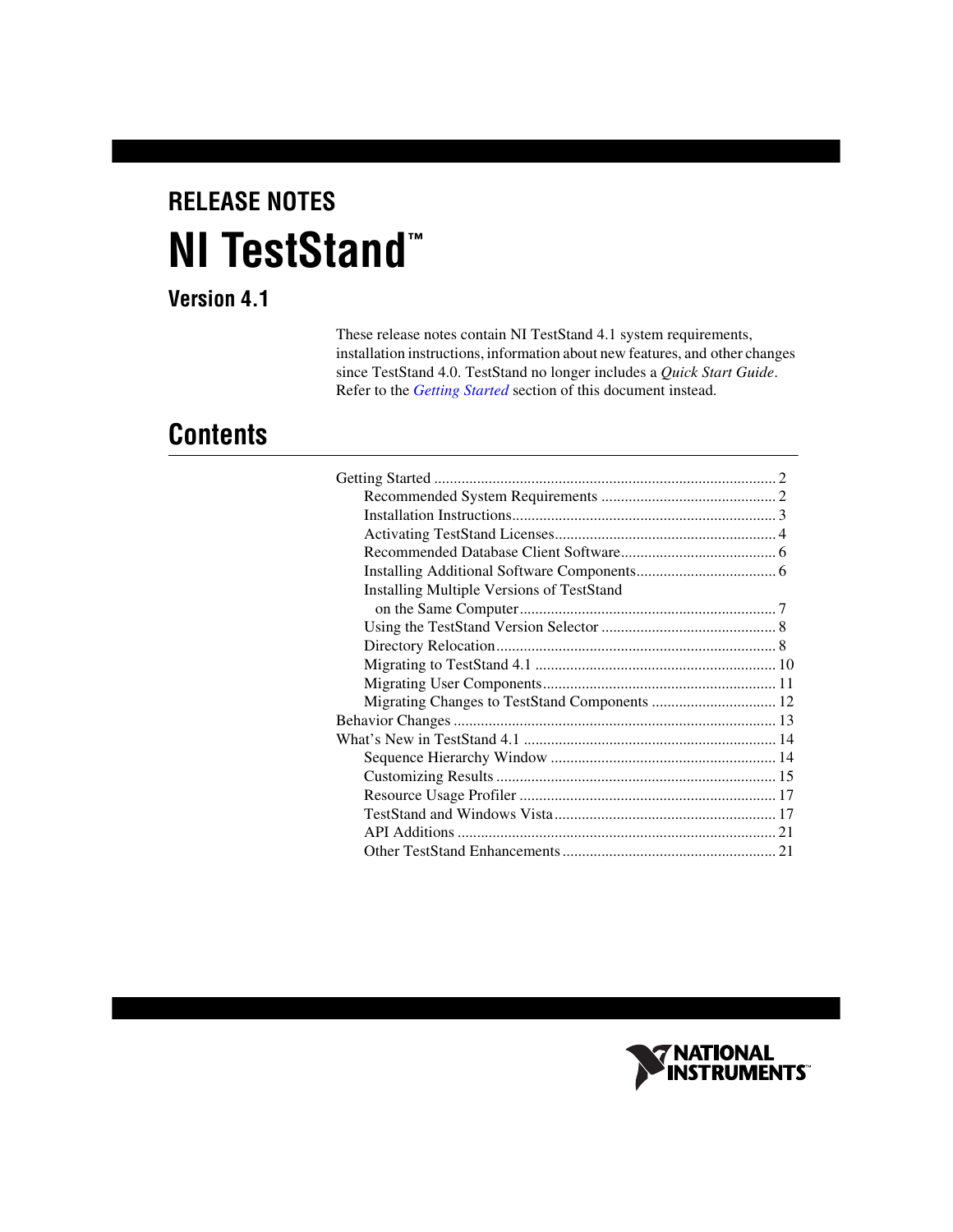<span id="page-1-0"></span>The best way to familiarize yourself with TestStand is to explore the *Guide to TestStand Documentation* topic in the *NI TestStand Help*, which contains links to all the TestStand documentation in electronic format. Select **Start»All Programs»National Instruments»TestStand** *x.x***» Documentation»NI TestStand Help** or select **Help»NI TestStand Help** in the TestStand Sequence Editor to access the *NI TestStand Help*.

#### <span id="page-1-1"></span>**Recommended System Requirements**

National Instruments recommends the following system requirements to run TestStand 4.1. Minimum system requirements follow in parentheses.

- Microsoft Windows 2000 Service Pack 4, Windows XP Service Pack 2, or Windows Vista (32- and 64-bit) Business, Enterprise, or Ultimate Service Pack 1
- Pentium 4/M or equivalent processor (Pentium III, Celeron 866 MHz, or equivalent minimum)
- 1 GB of memory (256 MB minimum)
- 1.8 GB of free hard disk space
	- 1 GB of free hard disk space for TestStand
	- Additional 260 MB (x86) or 610 MB (x64) of free hard disk space for Microsoft .NET Framework Version 2.0 if not already installed
	- Additional 580 MB of free hard disk space for device drivers from the National Instruments Device Drivers CD
- SVGA resolution or higher video adapter  $(800 \times 600 \text{ minimum video})$ resolution for small fonts or  $1024 \times 768$  minimum video resolution for large fonts)
- Microsoft Internet Explorer version 6.0 Service Pack 1 or later (version 5.5 minimum)
- Microsoft-compatible mouse

Use the following National Instruments application development environments (ADEs) with TestStand 4.1:

• LabVIEW 7.1.1 or later. You must use LabVIEW 8.2.1 or later to create custom sequence editors.

**(Windows Vista)** LabVIEW 8.5 or later (LabVIEW 8.2.1 minimum)

• LabWindows<sup>™</sup>/CVI<sup>™</sup> 7.1.1 or later. You must use LabWindows/CVI 8.1 or later to create custom sequence editors.

**(Windows Vista)** LabWindows/CVI 8.5 or later (LabWindows/CVI 8.1.1 minimum). You must use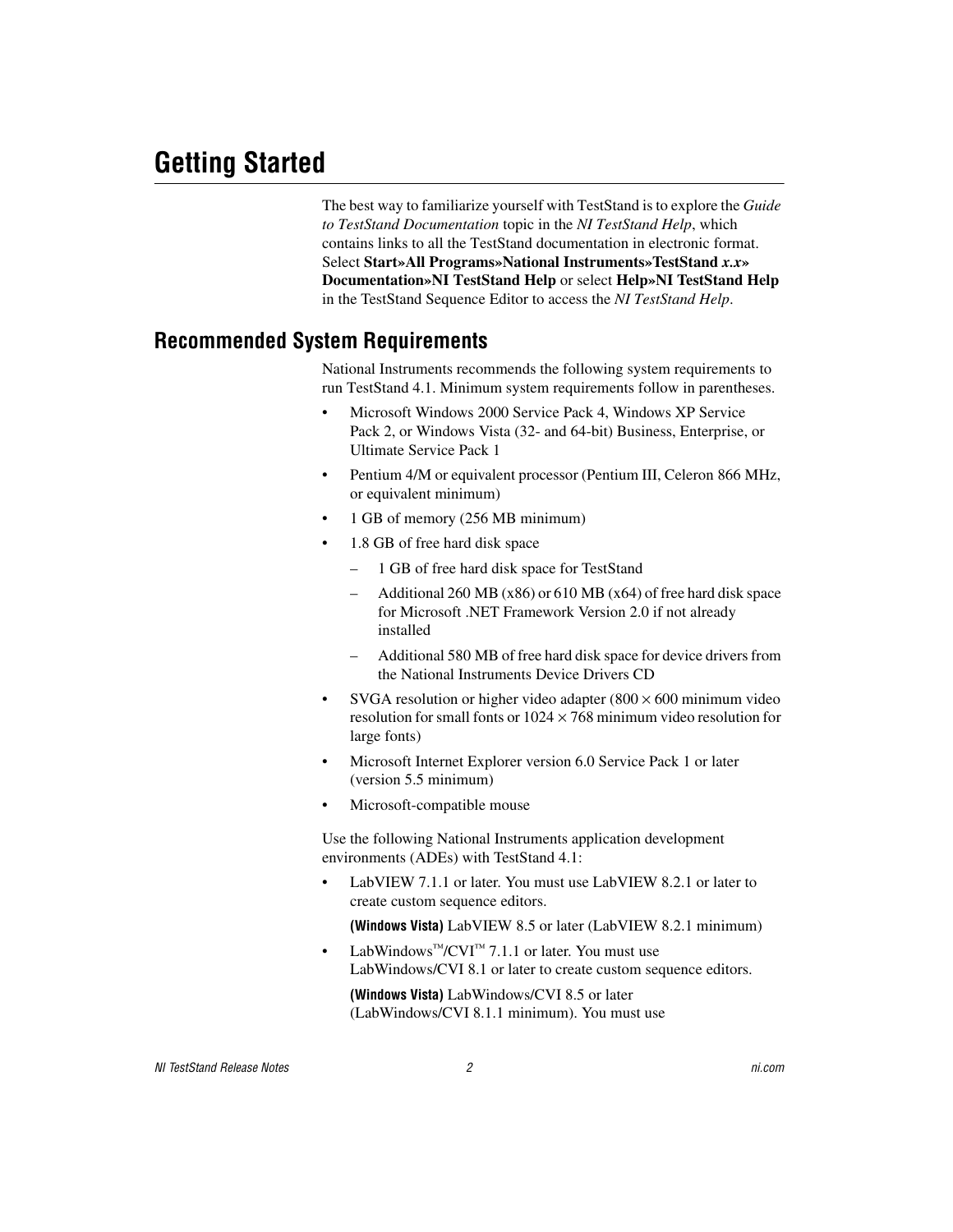LabWindows/CVI 8.5.1 or later to create user interfaces for 64-bit Microsoft Vista.

• Measurement Studio 8.0.1 (or later) for integration with Microsoft Visual Studio 2005. You can use Measurement Studio 7.1 (or later) Enterprise Edition for integration with Visual Studio .NET 2003 or later, but TestStand can only call DLLs and .NET assemblies you create with Visual Studio .NET 2003. You must use Visual Studio 2005 to create and edit code directly from TestStand and to initiate debugging directly from TestStand.

TestStand supports Visual Studio Standard but does not support Visual Studio Express. The .NET and MFC examples use projects and solutions created in Visual Studio 2005. If you are using an earlier version of Visual Studio, create new projects and solutions from the source files TestStand provides.

#### <span id="page-2-0"></span>**Installation Instructions**



**Note** If you saved LabVIEW VIs that call the TestStand API with a version of LabVIEW earlier than 5.1.1, you must compile and save the VIs in LabVIEW 7.1.1 or later before you install TestStand 4.1. If you do not compile and save the VIs in LabVIEW 7.1.1 or later, the VIs do not load correctly after you install TestStand 4.1.

> Unless you specify another location during installation, the TestStand installation program copies files to  $\langle$  Program Files> $\setminus$ National Instruments\TestStand 4.1.

National Instruments recommends exiting all programs before running the TestStand installer. Applications that run in the background, such as virus scanning utilities, might cause the installer to take longer than average to complete.

Complete the following steps to install TestStand.

- 1. Log on as an administrator or as a user with administrator privileges.
- 2. Insert the TestStand 4.1 installation CD and follow the instructions that appear on the screen.

National Instruments recommends installing the complete TestStand program. If you perform a custom installation and do not install all the TestStand features, you can run the installation program again later to install additional features.

If you install a version of LabVIEW later than LabVIEW 8.5 and you want to use that version of LabVIEW with TestStand, complete the following steps to update TestStand - Default Values 85.llb to the version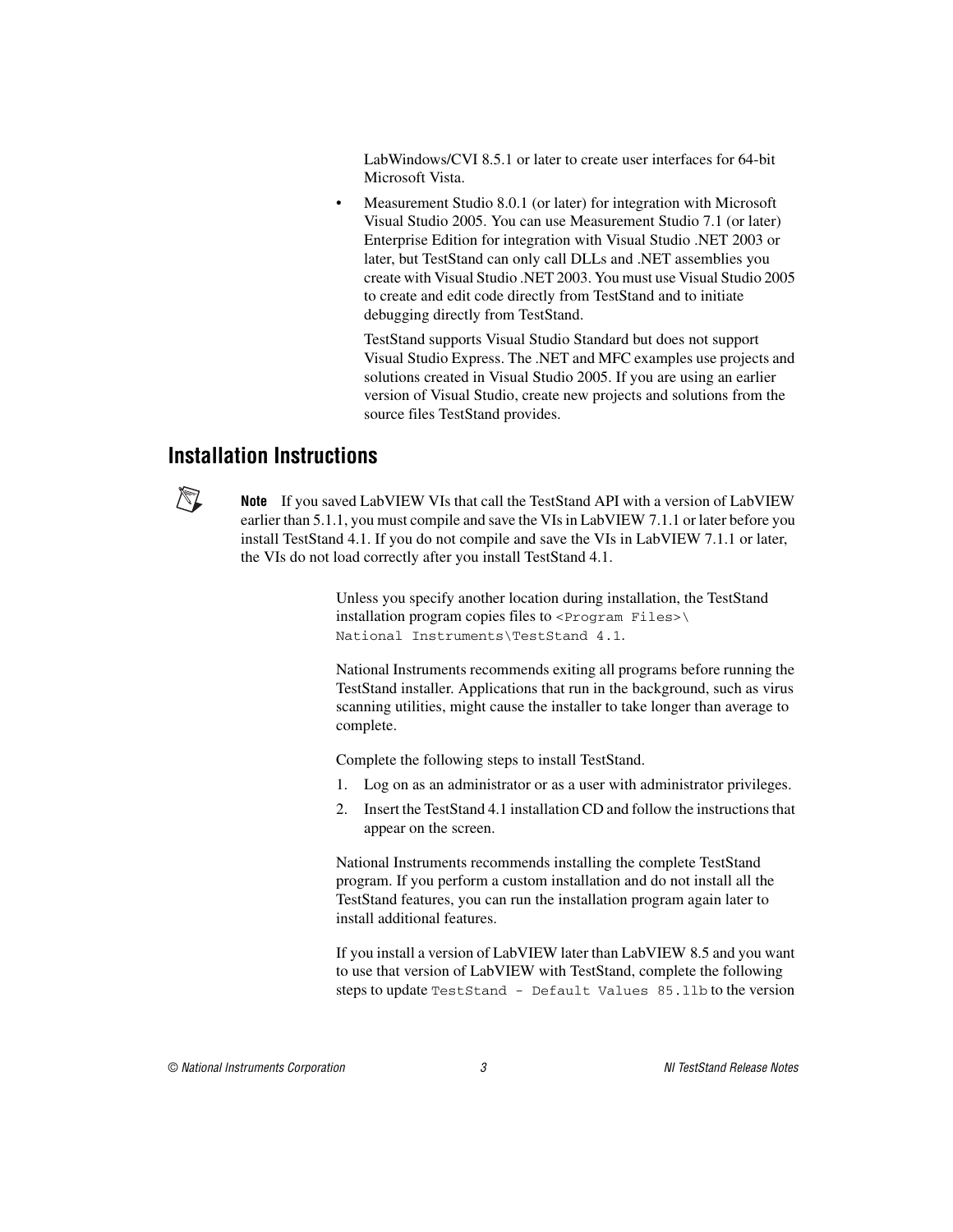of LabVIEW you want to use so the LabVIEW Adapter can retrieve the default parameter values of the VIs.

- 1. Create a copy of TestStand Default Values 85.llb.
- 2. Rename the copy to TestStand Default Values xx.llb, where xx indicates the version of LabVIEW you want to use with TestStand.
- 3. Mass compile TestStand Default Values xx.llb using the version of LabVIEW you want to use with TestStand.

If you install LabVIEW, LabWindows/CVI, or Visual Studio after you install TestStand, launch the sequence editor or a user interface once so TestStand configures these applications to locate TestStand API files.

Refer to the National Instruments Web site at ni.com/info and enter the info code rddrau to access the latest software drivers and updates.

#### <span id="page-3-0"></span>**Activating TestStand Licenses**

After you install TestStand, you must use the NI Activation Wizard to activate the software.



**Note** When you activate TestStand 4.1, you need the product serial number and the name of the product for the serial number. You can find both of these items on the proof-of-ownership and registration card you received with the product.

> Refer to the *Activating Your Software* topic in the *NI TestStand Help* for more information about how to activate TestStand.

National Instruments offers a variety of TestStand licenses for the different ways you can use TestStand in development and deployment applications. In general, you can select from the following types of licenses: the TestStand Development System License, the TestStand Custom Sequence Editor License, the TestStand Debug Deployment Environment License, and the TestStand Base Deployment Engine License.

In most cases, when you first install TestStand, you activate a TestStand Development System License. Use the other licenses to activate TestStand on computers to which you deploy TestStand custom sequence editors or operator interfaces you develop.

Use the following descriptions only as a reference for the TestStand licensing options. Refer to ni.com/activate for more information about activating TestStand licenses. Refer to ni.com/teststand to purchase a TestStand license. Contact a local National Instruments representative for more information or for questions about specific licensing needs.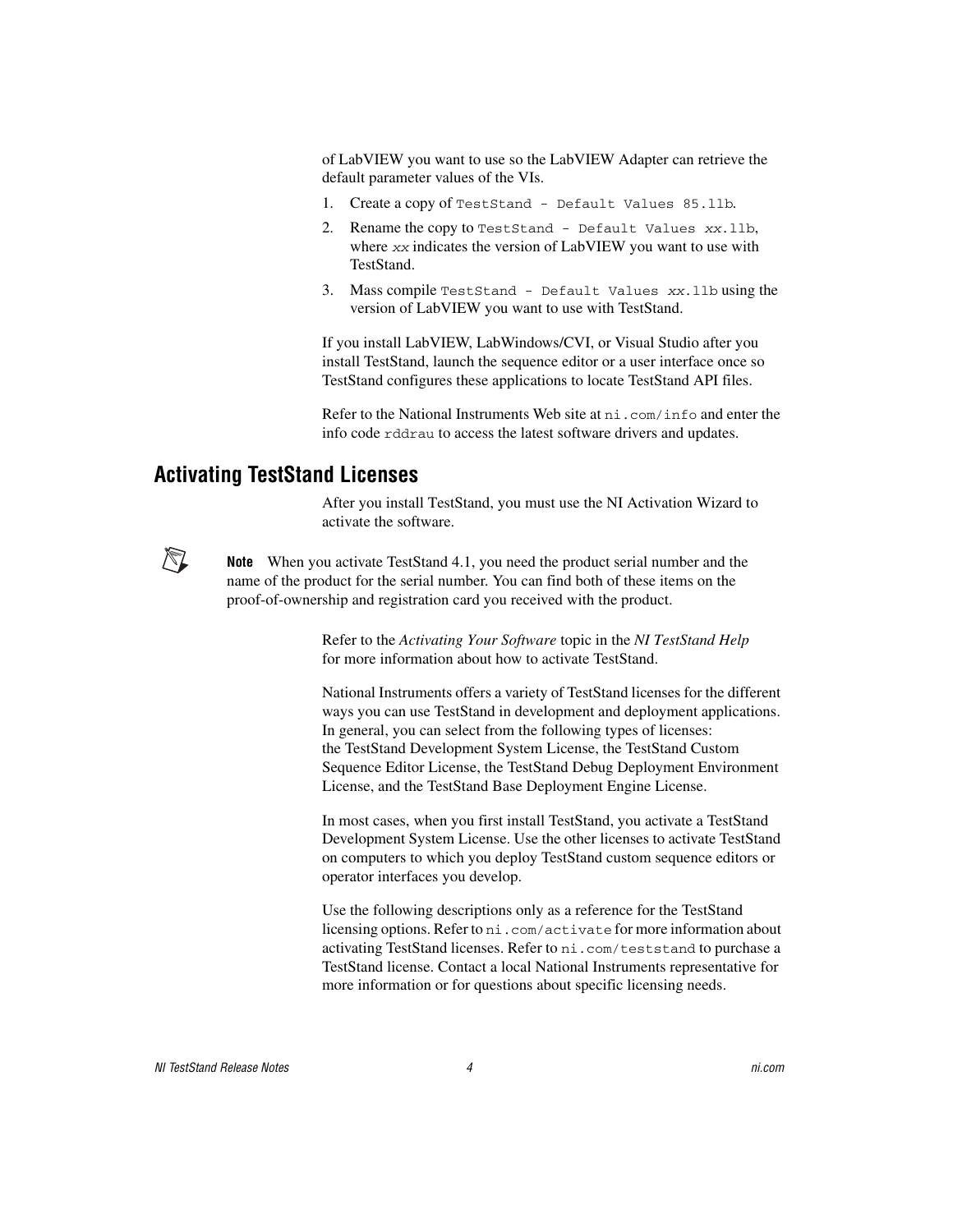

**Note** This document does not replace the National Instruments Software License Agreement installed in the <National Instruments>\Shared\MDF\EULAs\ NIReleased directory.

# **TestStand Evaluation Package (350863-00)**

When you run TestStand in Evaluation Mode, the software expires after 30 days. The software runs as a fully functional Development System for the first 7 days of the evaluation period. After 7 days, TestStand runs with the following restrictions:

- Sequence execution time limit of 10 minutes
- Continuous application usage time limit of 1 hour

You can activate a TestStand license at any point during or after the 30-day evaluation period.

# **TestStand Development System License (777777-03)**

Activate the TestStand Development System License to develop and edit test sequences and to save TestStand sequence files within the TestStand Sequence Editor, within a TestStand Custom Sequence Editor, or programmatically using the TestStand API. This license also grants the ability to develop custom sequence editors and operator interfaces.

# **TestStand Custom Sequence Editor License (777775-01)**

Activate this license to develop and edit test sequences and TestStand sequence files within a TestStand Custom Sequence Editor or programmatically using the TestStand API.

# **TestStand Debug Deployment Environment License (900851-01)**

The TestStand Debug Deployment Environment License offers the most flexibility for deploying TestStand and LabVIEW-based, LabWindows/CVI-based, and Measurement Studio-based systems.

Activate this license to install the development versions of TestStand, LabVIEW, LabWindows/CVI, Measurement Studio, and any corresponding add-on toolkits on a single test station so you can debug deployed test applications on the test station. This license grants the ability to make minor edits to fix bugs in deployed test applications but does not grant the ability to perform any development tasks using TestStand, LabVIEW, LabWindows/CVI, or Measurement Studio on the test station.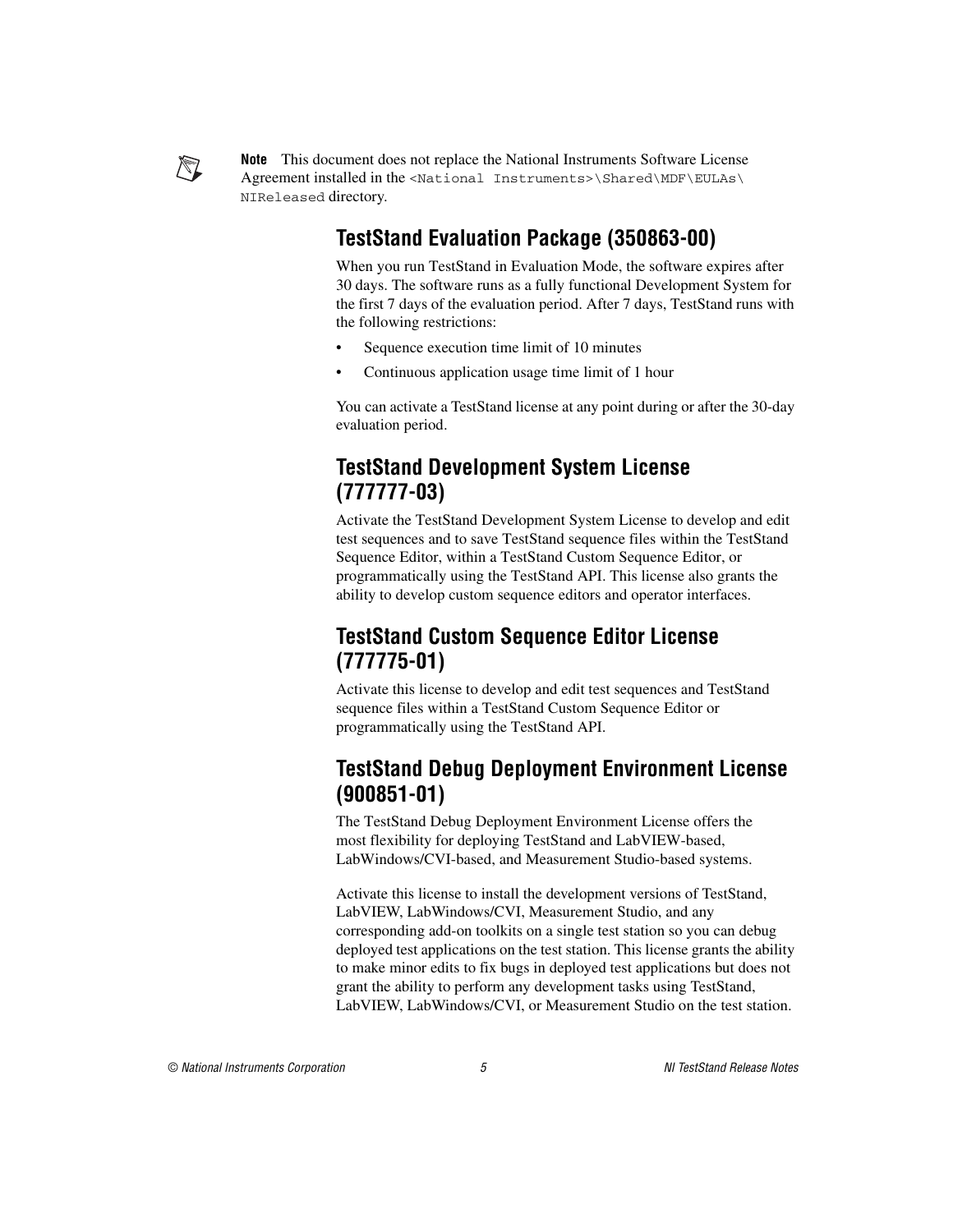# **TestStand Base Deployment Engine License (777774-09)**

The TestStand Base Deployment Engine License is the minimum license required for all deployed TestStand-based applications. Activate this license to deploy the TestStand Engine, a TestStand Operator Interface, and TestStand sequence files to the single test station to which the license applies. This license does not grant the ability to perform any development tasks using the TestStand Sequence Editor, a TestStand Custom Sequence Editor, or the TestStand API.

#### <span id="page-5-0"></span>**Recommended Database Client Software**

Use the following recommended database client software with the database components included with TestStand:

- **Microsoft Access**—Use the Microsoft Jet 4.0 OLE DB Provider.
- **Microsoft SQL Server**—Use the Microsoft OLE DB Provider for SQL Server or the SQL Native Client provider.
- **Oracle**—Use the latest Oracle Provider for OLE DB and Oracle Client software. You can download the Oracle Provider from the Oracle Web site at www.oracle.com.

**Note** National Instruments does not recommend using the Microsoft OLE DB Provider for Oracle because it does not support all the OLE DB features TestStand requires.

- **MySQL**—Use the MySQL ODBC Driver 3.51 or later.
- **Sybase SQL Anywhere**—Use the Adaptive Server Anywhere ODBC Driver 9.0 or later.

# <span id="page-5-1"></span>**Installing Additional Software Components**

TestStand 4.1 installs the following additional software components:

- .NET Framework 2.0
- LabVIEW 7.1.1 Run-Time Engine
- LabVIEW 8.0.1 Run-Time Engine
- LabVIEW 8.2.1 Run-Time Engine
- LabVIEW 8.5.1 Run-Time Engine
- LabWindows/CVI 8.5.1 Run-Time Engine
- LabWindows/CVI SQL Toolkit DLL version 2.1, cvidb32.dll
- National Instruments Session Manager

 $\mathbb{N}$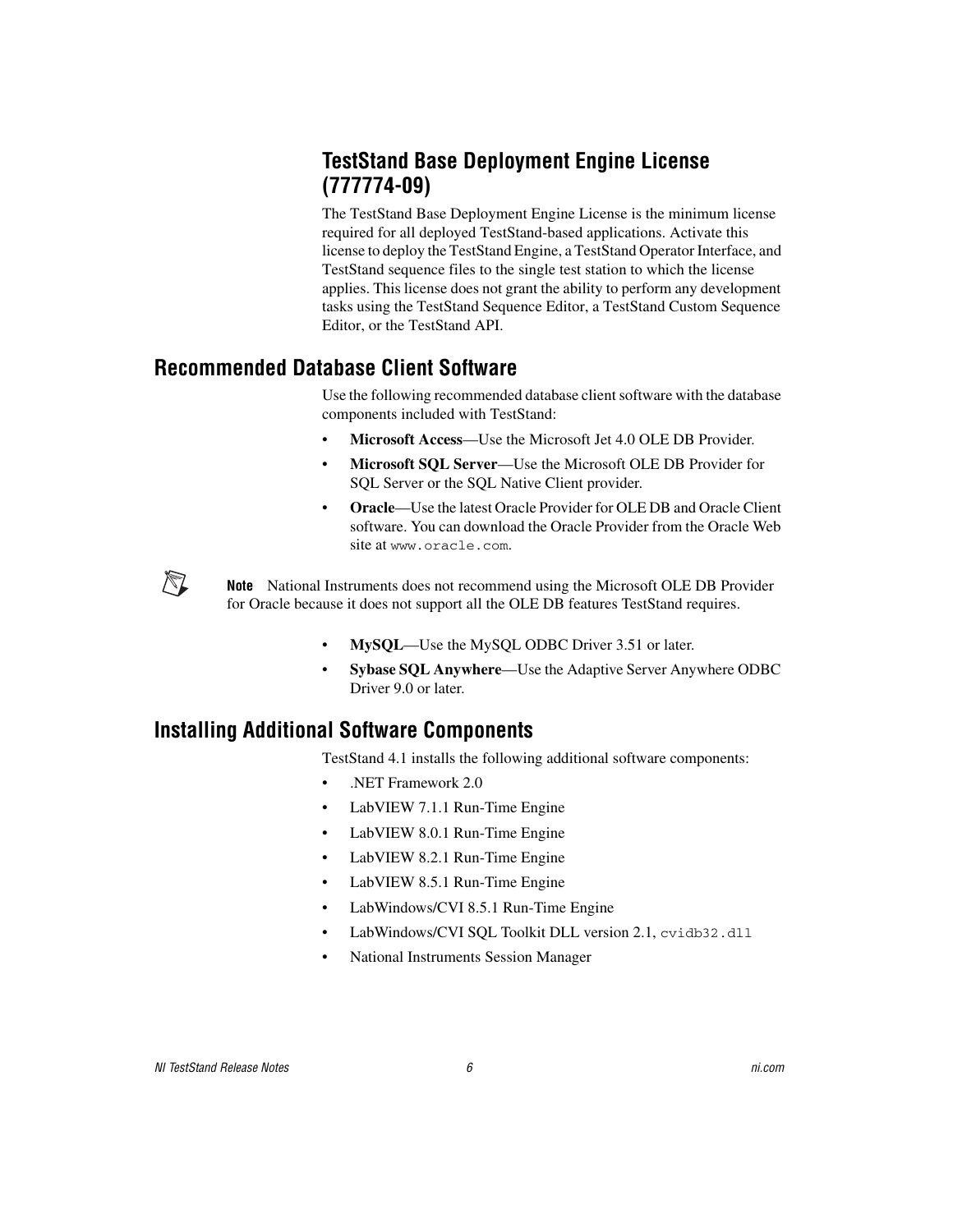The National Instruments Device Driver CD contains the following suggested components:

- Measurement & Automation Explorer (MAX)
- IVI Compliance Package (ICP)

To use IVI, download and install IVI Compliant-specific drivers from the Instrument Driver Network, located at ni.com/devzone/idnet.

### <span id="page-6-0"></span>**Installing Multiple Versions of TestStand on the Same Computer**

You can install TestStand 4.1 on a computer that contains a previous TestStand version, but you cannot install TestStand 4.1 over a previous TestStand version. You must first uninstall a previous TestStand version to install TestStand 4.1 in the same directory.

# **Uninstalling TestStand 2.0.1 and Earlier**

Because the uninstallers for TestStand 2.0.1 and earlier remove the <TestStand>\OperatorInterfaces\User directory, you must complete the following steps to safely uninstall the previous TestStand version and preserve all configuration files and files located in the User subdirectories.

- 1. Move the <TestStand>\OperatorInterfaces\User directory to a location outside the <TestStand> directory.
- 2. Navigate to **Add/Remove Programs** on the Windows Control Panel and select **National Instruments Software** to run the TestStand uninstaller. The TestStand uninstaller might launch a dialog box that requests confirmation to remove all TestStand configuration files and pre-installed user components. Click **No**.
- 3. When the TestStand uninstaller completes, move the OperatorInterfaces\User directory back into the original <TestStand> directory.

You can now install TestStand 4.1 into this directory.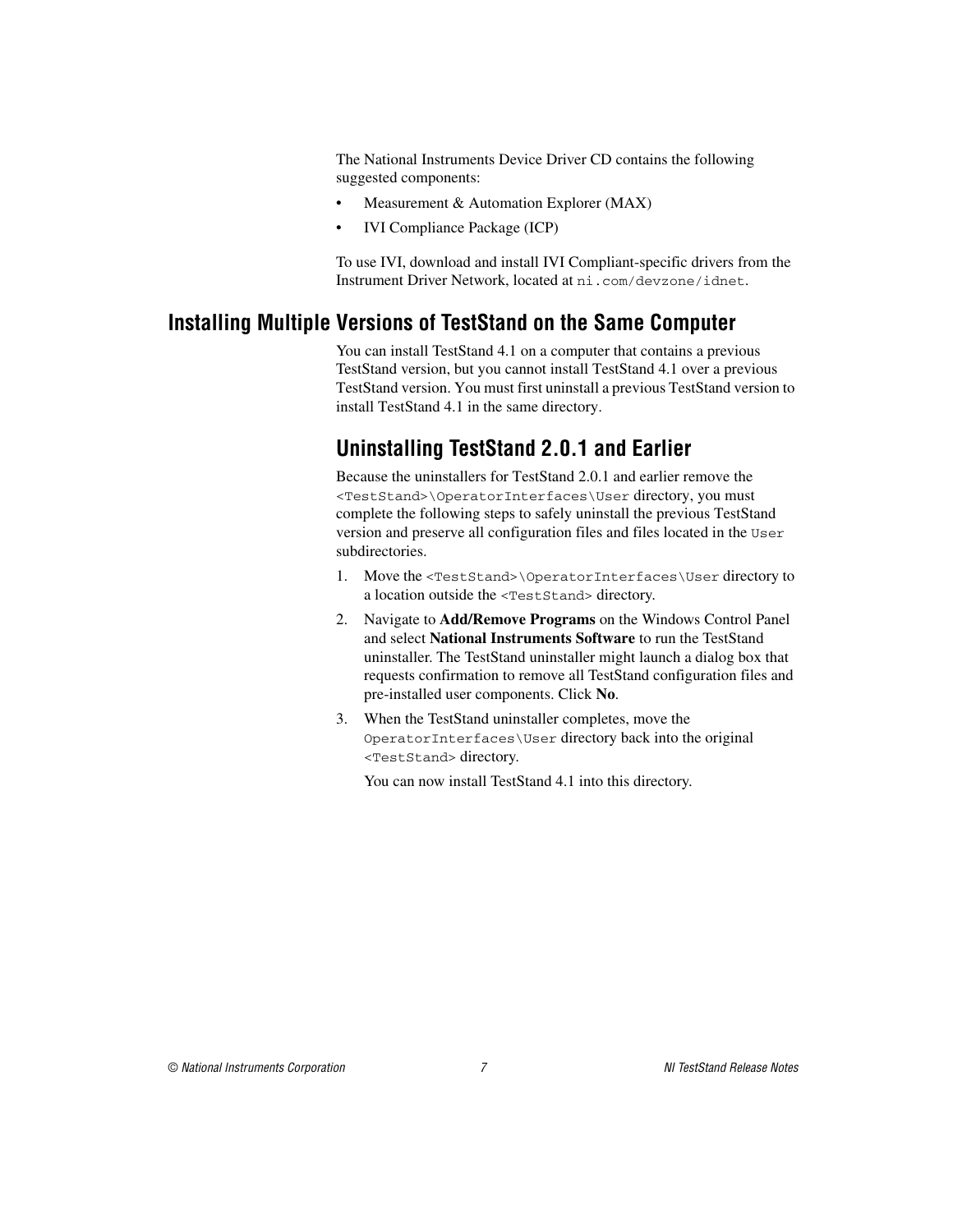#### <span id="page-7-0"></span>**Using the TestStand Version Selector**

Although you can install TestStand 4.1 on a computer that contains a previous TestStand version, only one version of TestStand can be active at a time. If you must install TestStand 4.1 on the same computer as a previous TestStand version, use the TestStand Version Selector to specify the active version of TestStand. Select **Start»All Programs»National Instruments»TestStand** *x.x***»TestStand Version Selector** to launch the TestStand Version Selector application, TSVerSelect.exe, located in the C:\Program Files\National Instruments\Shared\TestStand Version Selector directory.

**(Windows Vista)** Windows Vista launches a User Account Control elevation prompt for you to manually resolve when you launch the TestStand Version Selector application.

If you activate TestStand 4.1 and run a user interface from the previous TestStand version, the user interface uses the TestStand 4.1 engine, step types, and components. If you activate the previous TestStand version and run a TestStand 4.1 User Interface or the TestStand Sequence Editor, those applications do not function correctly.

#### <span id="page-7-1"></span>**Directory Relocation**

To comply with Windows Vista restrictions on writing to the Program Files directory and to improve usability for Windows 2000/XP users who do not have permission to write to the Program Files directory, TestStand 4.1 installs some files in different locations from previous versions of TestStand. Refer to the *[TestStand and Windows Vista](#page-16-1)* section for more information about using TestStand on Windows Vista.

Table [1](#page-8-0) lists the previous directory locations in TestStand 4.0 and the new locations in TestStand 4.1. The TestStand documentation and Tabl[e 1](#page-8-0) refer to these directories in the following ways:

- **<TestStand>**—Located by default at C:\Program Files\ National Instruments\TestStand x.x on Windows 2000/XP and Windows Vista (32-bit) and at  $C:\Per\gamma$  Files (x86) \ National Instruments\TestStand x.x on Windows Vista (64-bit).
- **<TestStand Public>**—Located by default at C:\Documents and Settings\All Users\Documents\National Instruments\ TestStand  $x$ . x on Windows 2000/XP and at C:\Users\Public\ Documents\National Instruments\TestStand x.x on Windows Vista.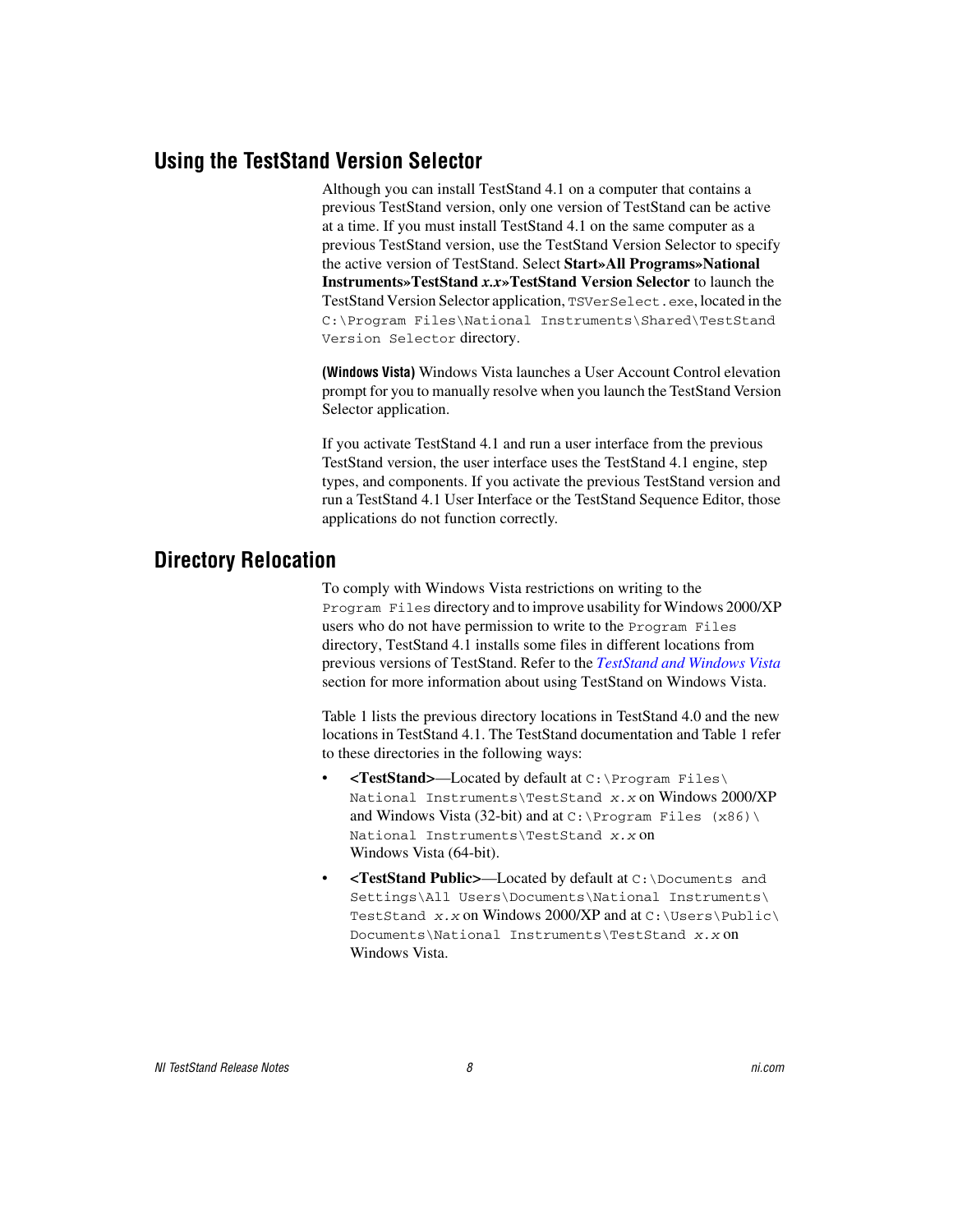• **<TestStand Application Data>**—Hidden by default and located at C:\Documents and Settings\All Users\Application Data\National Instruments\TestStand x.x on Windows 2000/XP and at C:\ProgramData\National Instruments\TestStand x.x on Windows Vista.

<span id="page-8-0"></span>

| <b>Location in TestStand 4.0</b>                          | <b>Location in TestStand 4.1</b>                                 |
|-----------------------------------------------------------|------------------------------------------------------------------|
| <teststand>\AdapterSupport\CVI</teststand>                | <teststand public="">\AdapterSupport\<br/><b>CVI</b></teststand> |
| <teststand>\AdapterSupport\LabVIEW</teststand>            | <teststand public="">\AdapterSupport\<br/>LabVIEW</teststand>    |
| <teststand>\Cfq</teststand>                               | <teststand application="" data="">\Cfq</teststand>               |
| <teststand>\CodeTemplates\NI</teststand>                  | <teststand>\CodeTemplates</teststand>                            |
| <teststand>\CodeTemplates\User</teststand>                | <teststand public="">\CodeTemplates</teststand>                  |
| <teststand>\Components\NI</teststand>                     | <teststand>\Components</teststand>                               |
| <teststand>\Components\NI\<br/>RuntimeServers</teststand> | <teststand public="">\Components\<br/>RuntimeServers</teststand> |
| <teststand>\Components\User</teststand>                   | <teststand public="">\Components</teststand>                     |
| <teststand>\Examples</teststand>                          | <teststand public="">\Examples</teststand>                       |
| <teststand>\Setup</teststand>                             | <teststand public="">\Setup</teststand>                          |
| <teststand>\Tutorial</teststand>                          | <teststand public="">\Tutorial</teststand>                       |
| <teststand>\UserInterfaces\NI</teststand>                 | <teststand>\UserInterfaces</teststand>                           |
| <teststand>\UserInterfaces\User</teststand>               | <teststand public="">\UserInterfaces</teststand>                 |

**Table 1.** Directories Relocated in TestStand 4.1

Use the <TestStand Public>\CodeTemplates, <TestStand Public>\Components, and <TestStand Public>\UserInterfaces directories in place of the corresponding User directories in TestStand 4.0 and earlier. Use the <TestStand>\CodeTemplates, <TestStand>\ Components, and <TestStand>\UserInterfaces directories in place of the corresponding NI directories in TestStand 4.0 and earlier. You can use the Engine.GetTestStandPath method to find the directories programmatically.

To modify the installed code templates or components or to create new code templates or components, copy the files from the <TestStand> directory to the <TestStand Public> directory and make changes to the copies. To modify the installed user interfaces or to create new user interfaces,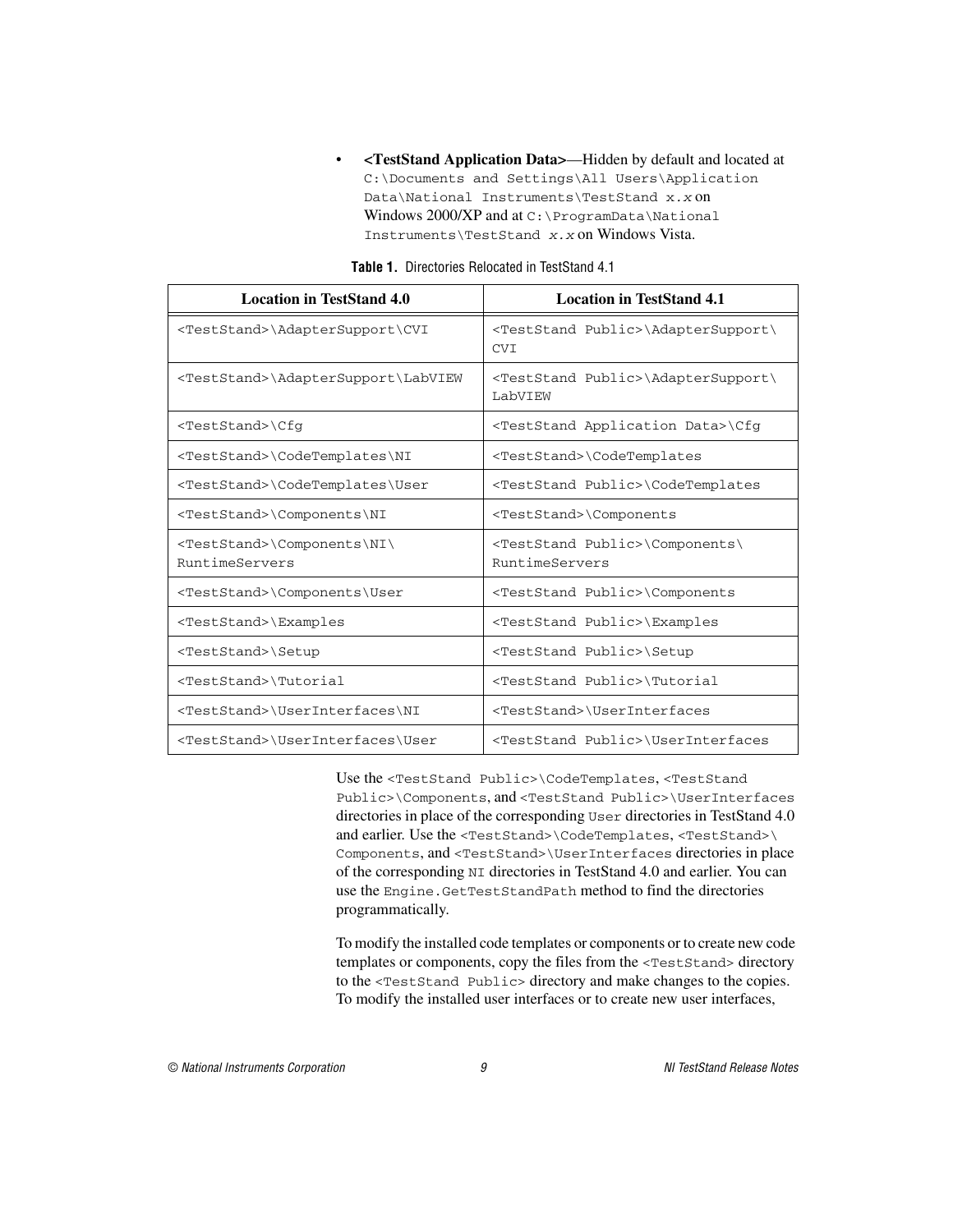modify the files TestStand installs in the <TestStand Public>\ UserInterfaces directory. When you modify installed files, rename the files after you modify them if you want to create a separate custom component. You do not have to rename the files after you modify them if you only want to modify the behavior of an existing component. If you do not rename the files and you use the files in a future version of TestStand, changes National Instruments makes to the component might not be compatible with the modified version of the component. Storing new and customized files in the <TestStand Public> directory ensures that new installations of the same version of TestStand do not overwrite the customizations and ensures that uninstalling TestStand does not remove the files you customize.

The AdapterSupport\CVI and AdapterSupport\LabVIEW directories were moved to the <TestStand Public> directory because TestStand requires write access to these directories for standard users.

#### <span id="page-9-0"></span>**Migrating to TestStand 4.1**

Complete the following tasks if you are migrating from a previous TestStand version.

- If you saved files in a relocated directory, copy the files to the new location in TestStand 4.1.
- Update projects and files that reference files and directories that have moved in TestStand 4.1. You can use the Engine.GetTestStandPath method to retrieve file and directory paths programmatically.

If you use relative paths to reference files in the <TestStand> directory, the paths might break.

If LabWindows/CVI returns a warning that some TestStand API files were not found when you open a project, remove the files from the project and re-add them from the <CVI>\Common directory in LabWindows/CVI 8.5 and later and from the  $\langle$ CVI $>$ \instr\ TestStand\API\CVI directory in LabWindows/CVI 8.1.1 or earlier.

If Visual Studio returns a warning that some TestStand API or adapter support files were not found when you open a project, add the \$(TestStand), \$(TestStandAppData), and \$(TestStandPublic) environment variables as needed to the Additional Include Directories control for the project.

Use the Deployment Utility to update deployable images or installers for deployable images to redirect file destinations to the TestStand 4.1 locations. Select **View Destination** in the Distributed Files control and select the new location in the Installation Destination control in the Installer Properties section on the Distributed Files tab.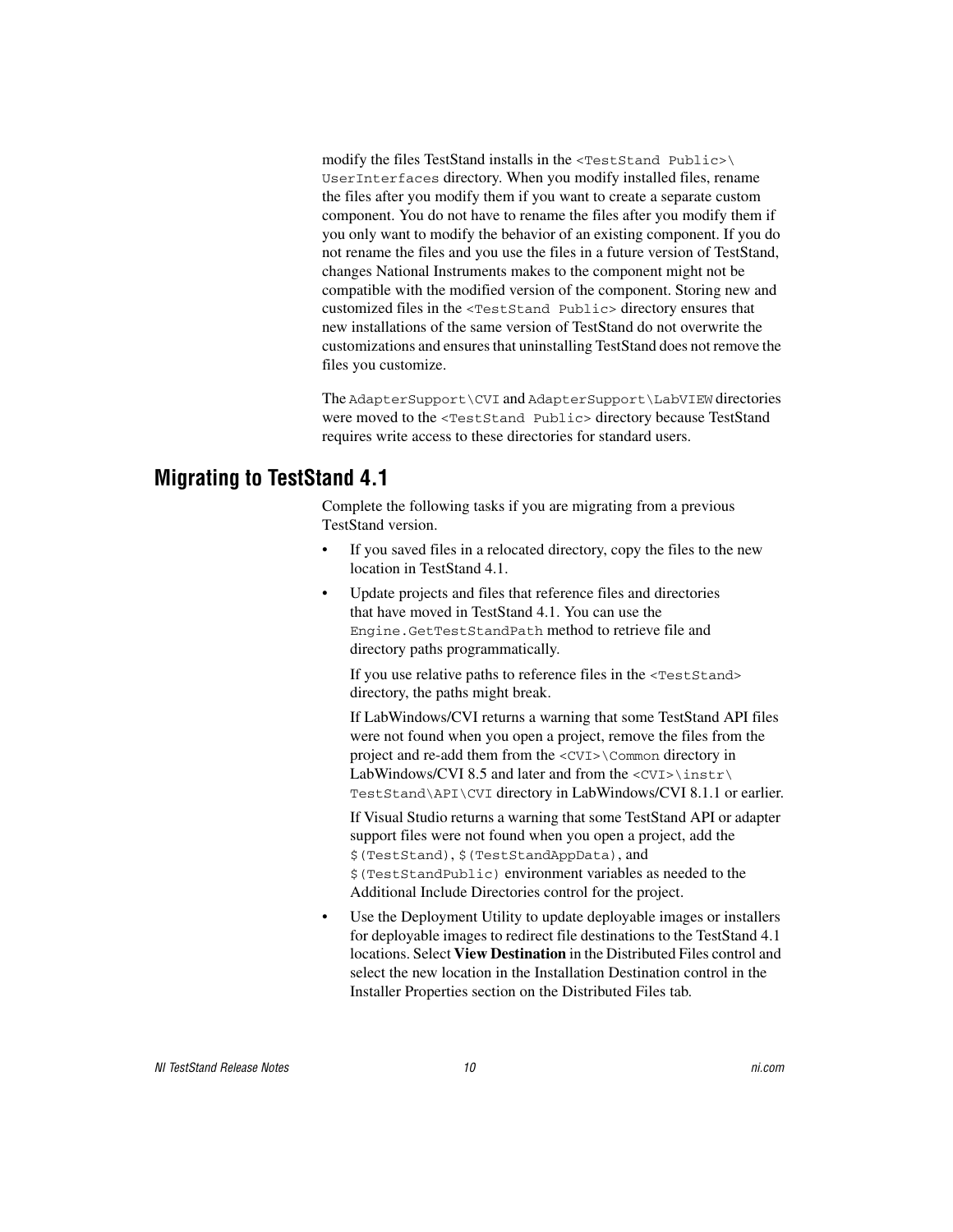#### <span id="page-10-0"></span>**Migrating User Components**

You can copy the following directories and files from the previous TestStand installation to the appropriate TestStand 4.1 directory to migrate configuration settings and user components. Refer to the *[Directory](#page-7-1)  [Relocation](#page-7-1)* section for information about the TestStand 4.1 directory structure.

- <TestStand>\Cfg\DocGen.ini
- <TestStand>\Cfg\StationGlobals.ini
- <TestStand>\Cfg\TestExec.ini
- <TestStand>\Cfg\TestStandDatabaseOptions.ini
- <TestStand>\Cfg\TestStandModelModelOptions.ini
- <TestStand>\Cfg\TestStandModelReportOptions.ini
- <TestStand>\Cfg\TypePalettes\MyTypes.ini (TestStand 3.0 and earlier)
- <TestStand>\Cfg\Users.ini
- <TestStand>\CodeTemplates\User
- <TestStand>\Components\User
- <TestStand>\OperatorInterfaces\User
- <TestStand>\UserInterfaces\User

If you use custom Tools menu items in the previous TestStand version, complete the following steps to export the items from that installation and import them into TestStand 4.1.

- 1. In the previous TestStand version, select **Tools»Customize** in the TestStand Sequence Editor to launch the Customize Tools Menu dialog box.
- 2. Click the **Export Items to File** button to launch the Export Tools Menu dialog box.
- <span id="page-10-1"></span>3. Select the menu items to export to a Tools menu file and click **OK**.
- 4. Create a <TestStand Public>\Setup\ToolMenusToInstall directory.
- 5. Place the Tools menu file you created in step [3](#page-10-1) in the new directory.
- 6. Launch the TestStand 4.1 Sequence Editor. TestStand adds the new menu items to the Tools menu and deletes the Tools menu file.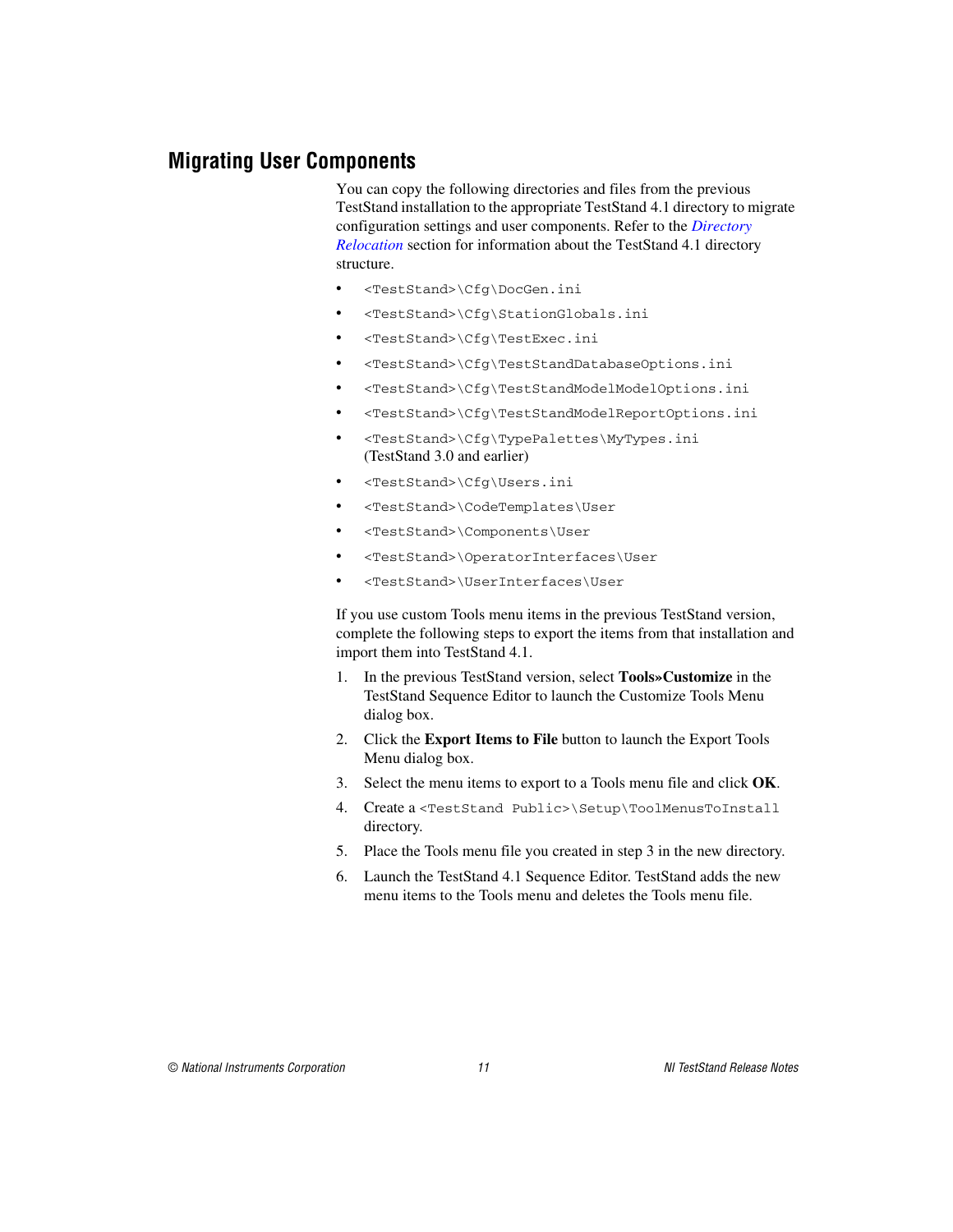#### <span id="page-11-0"></span>**Migrating Changes to TestStand Components**

TestStand includes several components you can customize, such as process models, user interfaces, and certain step types. If you made changes to one of these components, place the custom component in the appropriate <TestStand Public> directory after you install TestStand 4.1 and incorporate the TestStand 4.1 functionality.

If you made substantial or complex changes to the component, use a file-comparison tool to determine the changes between the TestStand 4.1 version of the component and the original version of the component you modified and apply the TestStand 4.1 improvements to the custom version of the component.

If you made minor changes to the component, use a file-comparison tool to determine the changes you made to the component and reapply the improvements to a copy of the TestStand 4.1 version of the component.

You can use the following types of file-comparison tools:

- To compare sequence files, select **Edit»Diff Sequence File With** in the TestStand Sequence Editor to use the TestStand Differ.
- To compare text files, use a source code comparison tool, such as Microsoft Windiff. You can also use the Diff command in the Edit menu of the LabWindows/CVI Source window.
- To compare VI files, select **Tools»Compare** in LabVIEW to use the Compare VIs tool. This tool is available only in the LabVIEW Professional Development System.

**Note** Subsets of different versions of the same component are not necessarily interoperable without modifications. For example, you cannot replace a single sequence in the TestStand 4.1 process models with the corresponding sequence from older TestStand process models without making further modifications. If you customized the TestStand process models, you must ensure that TestStand can find all the subordinate components the process models use and that any of those components that are ActiveX servers are registered. The default process model sequence for TestStand uses separate sequences, DLLs, and ActiveX servers to support database logging and report generation features.

∧∇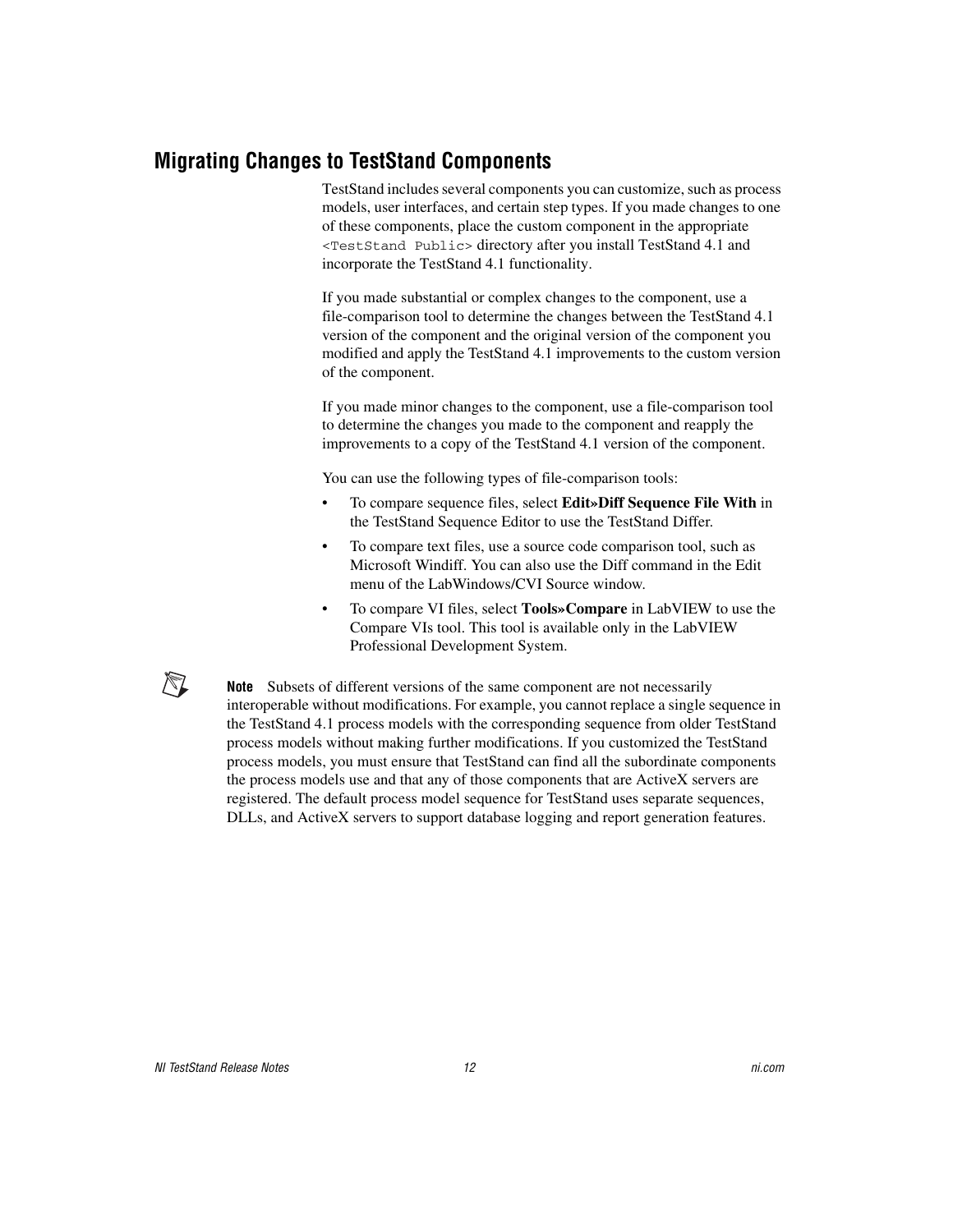<span id="page-12-0"></span>TestStand includes the following behavior changes between version 4.0 and version 4.1. Refer to the *NI TestStand Help* for more information about behavior changes between earlier versions of TestStand. Refer to the *[TestStand and Windows Vista](#page-16-1)* section for more information about behavior changes in Windows Vista that might affect applications that you write or modify.

- Use the Allow Automatic Type Conflict Resolution option on the Preferences tab of the Station Options dialog box to restrict automatic type conflict resolution. With the new default setting for this option, TestStand shows the type conflict dialog box in more cases than in previous versions of TestStand. National Instruments made this change to prevent unintended type propagation to type palette and sequence files. With the default setting, you can place types in a type palette file to ensure that TestStand does not automatically use a newer version of the types without prompting you. Refer to the *NI TestStand Help* for more information about changing the criteria for automatic type conflict resolution, including selecting the TestStand 4.0.*x* and earlier behavior.
- The IVI-C step types were renamed to IVI step types. The IVI step types now support IVI-COM class-compliant instrument drivers if you install the IVI-COM Adapter component of the IVI Component Package included on the NI Driver CD.
- Logging. StepResultProperty is deprecated. Instead, use Logging. PropertyResult to reference the property of a step result the database logger is processing. In addition, the context includes the Logging.PropertyResultDetails container, which contains information about the property Logging. PropertyResult references.
- TestStand now stores the customized settings of the Step Type Menu Editor in <TestStand Application Data>\Cfg\TestExec.ini. Previous TestStand versions stored these settings in type palette files, but these files are no longer writable on Windows Vista. The Step Type Menu Editor no longer marks the type palettes as modified.
- The Engine.GetOutputMessages method is deprecated. Do not call this method in new applications. To prevent unbounded memory use, the collection the Engine.GetOutputMessages method returns now automatically clears if the application fails to clear the collection in response to the UIMsg\_OutputMessages event. Instead of calling the Engine.GetOutputMessages method, the application must obtain the newest output messages in the event callback by calling the OutputMessages.CopyMessagesToCollection method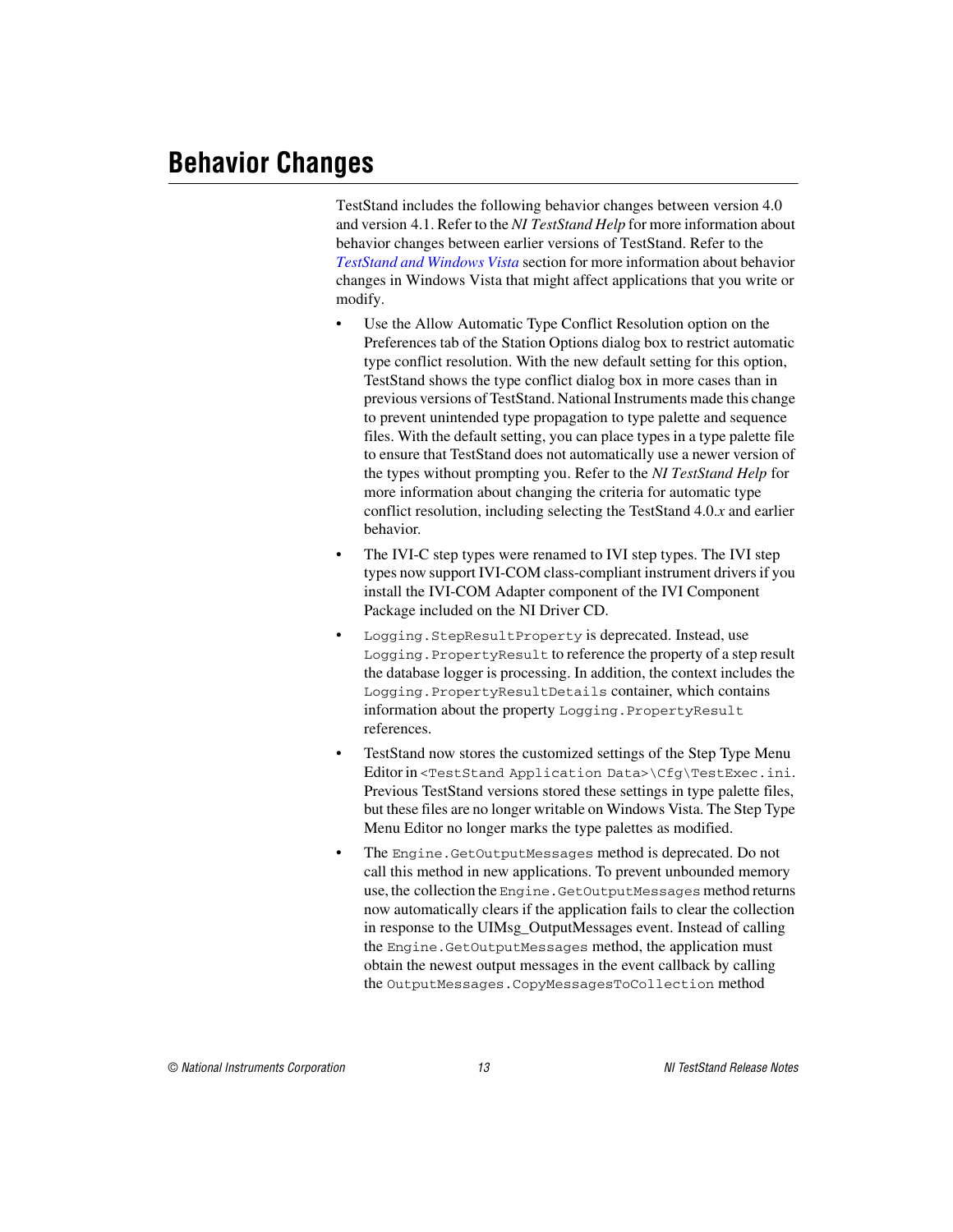the UIMessage.ActiveXData property holds for the UIMsg\_OutputMessages event.

- The OutputMessage. Post method now posts a reference to the OutputMessage. Formerly, this method posted a copy of the OutputMessage object to which the caller of the OutputMessage.Post method had no direct access.
- TestStand 4.1 removes support for Microsoft Visual Basic 6.0. TestStand no longer ships with source code for components created with Visual Basic 6.0, including examples.
- The ActiveX/COM Adapter no longer generates an error when a server method or property call returns a positive HRESULT value.

# <span id="page-13-0"></span>**What's New in TestStand 4.1**

This section describes the new features in TestStand 4.1 and other changes since TestStand 4.0.

#### <span id="page-13-1"></span>**Sequence Hierarchy Window**

TestStand sequences can use the Sequence Call step type to call subsequences. The new Sequence Hierarchy window shows the relationship between sequences and subsequences. Use the Sequence Hierarchy window to inspect and navigate a complex group of sequences to more easily modify, debug, and maintain test sequences. The Sequence Hierarchy window does not provide a way to edit Sequence Call steps and does not show execution flow while running. Use the following methods to access the Sequence Hierarchy window:

- Select **View»Sequence File»Display File Hierarchy** to display the hierarchy of all the sequences in the current sequence file or select **View»Sequence File»Display Hierarchy Using»<Entry Point Name>** to display the hierarchy from that entry point using the current sequence file as the client sequence file.
- Right-click the list of steps on the Steps pane of the Sequence File window and select **Display File Hierarchy** from the context menu to display the hierarchy of all sequences in the sequence file or **Display Hierarchy Using»<Entry Point Name>** from the context menu to display the hierarchy from that entry point using the current sequence file as a client sequence file.
- Right-click one or more sequences in the list of sequences on the Sequences pane of the Sequence File window and select **Display Sequence Hierarchy** from the context menu to display the hierarchy of the selected sequence or sequences, select **Display File Hierarchy** from the context menu to display the hierarchy of all the sequences in the sequence file, or select **Display Hierarchy Using»<Entry Point**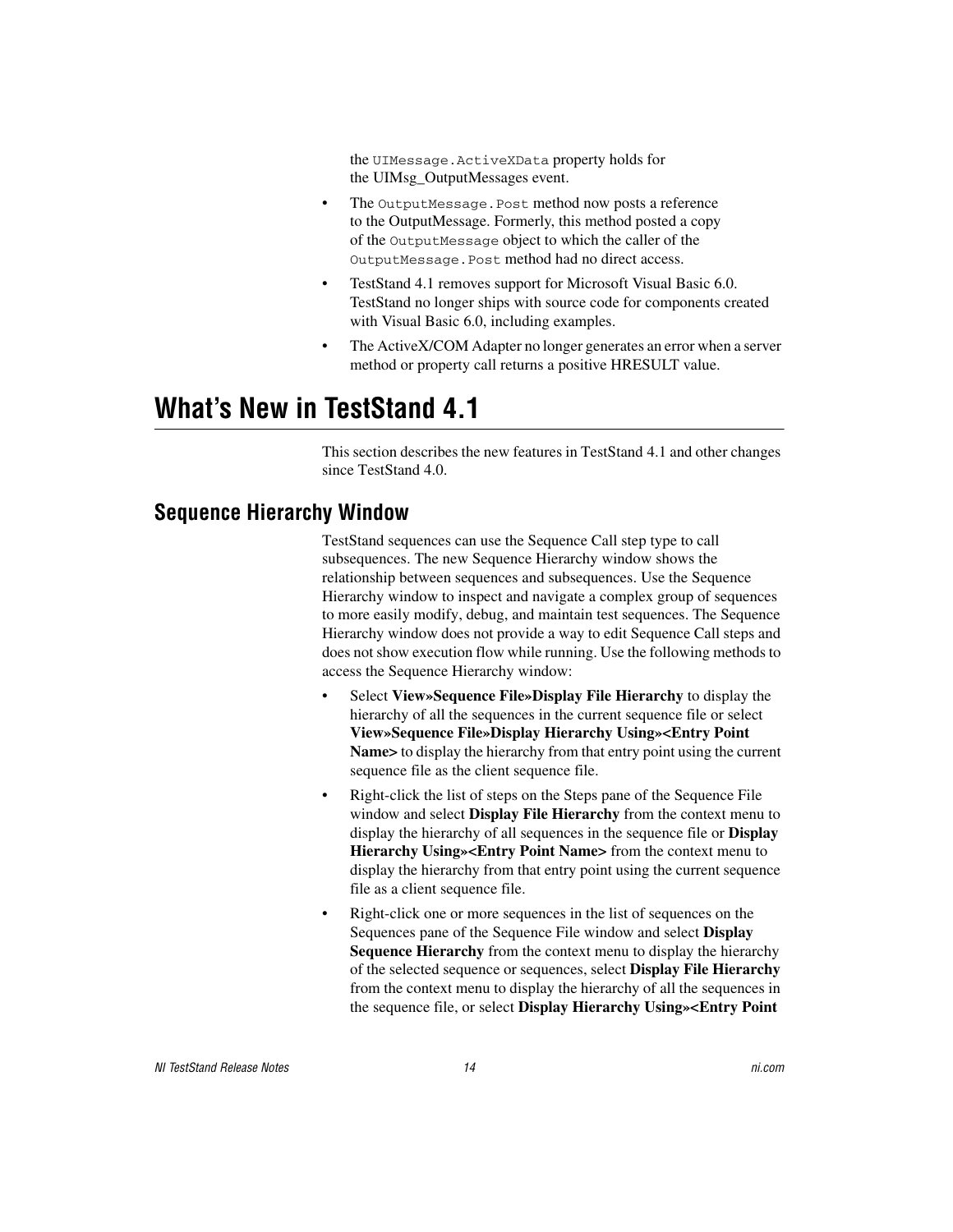**Name>** from the context menu to display the hierarchy from that entry point using the current sequence file as a client sequence file.

If you do not select any sequences, the Display File Hierarchy option is available, and the Display Sequence Hierarchy option is disabled. If you select one or more sequences, the Display File Hierarchy is disabled, and the Display Sequence Hierarchy option is available.

• Right-click a sequence file in the list of sequence files on the Windows pane or on the Workspace pane and select **Display File Hierarchy**  from the context menu to display the hierarchy of all sequences in the sequence file or **Display Hierarchy Using»<Entry Point Name>** from the context menu to display the hierarchy from that entry point using the current sequence file as a client sequence file.

Use the buttons on the Sequence Hierarchy toolbar to configure the display of the Sequence Hierarchy window.

Refer to the *NI TestStand Help* for more information about the Sequence Hierarchy window and about using the buttons on the Sequence Hierarchy toolbar.

#### <span id="page-14-0"></span>**Customizing Results**

TestStand 4.1 includes an additional results table for every step so you can add arbitrary pieces of data to the result list and include that data in a report or log that data to a database. In the additional results table, enter a list of expressions or specify code module parameters you want to log. When the step executes, the step evaluates each expression and adds the result and parameter values to the Locals.ResultList property. You can log any number of data items with varying types.

Use the Additional Results panel on the Properties tab of the Step Settings pane in the TestStand Sequence Editor or use the Additional Results dialog box in a TestStand User Interface to access the additional results table.

Use the Additional Results step type when you want to log data outside the context of one particular step in the sequence. Use the Additional Results edit tab in the TestStand Sequence Editor and the Additional Results dialog box in a TestStand User Interface to configure the Additional Results step.

Refer to the *NI TestStand Help* for more information about the Additional Results panel, edit tab, and dialog box. Refer to the AdditionalResults.seq file located in the <TestStand Public>\ Examples\AdditionalResults directory for an example that demonstrates how to use the additional results feature. This example adds variables, properties, expression values, and module call parameters to the result list and report.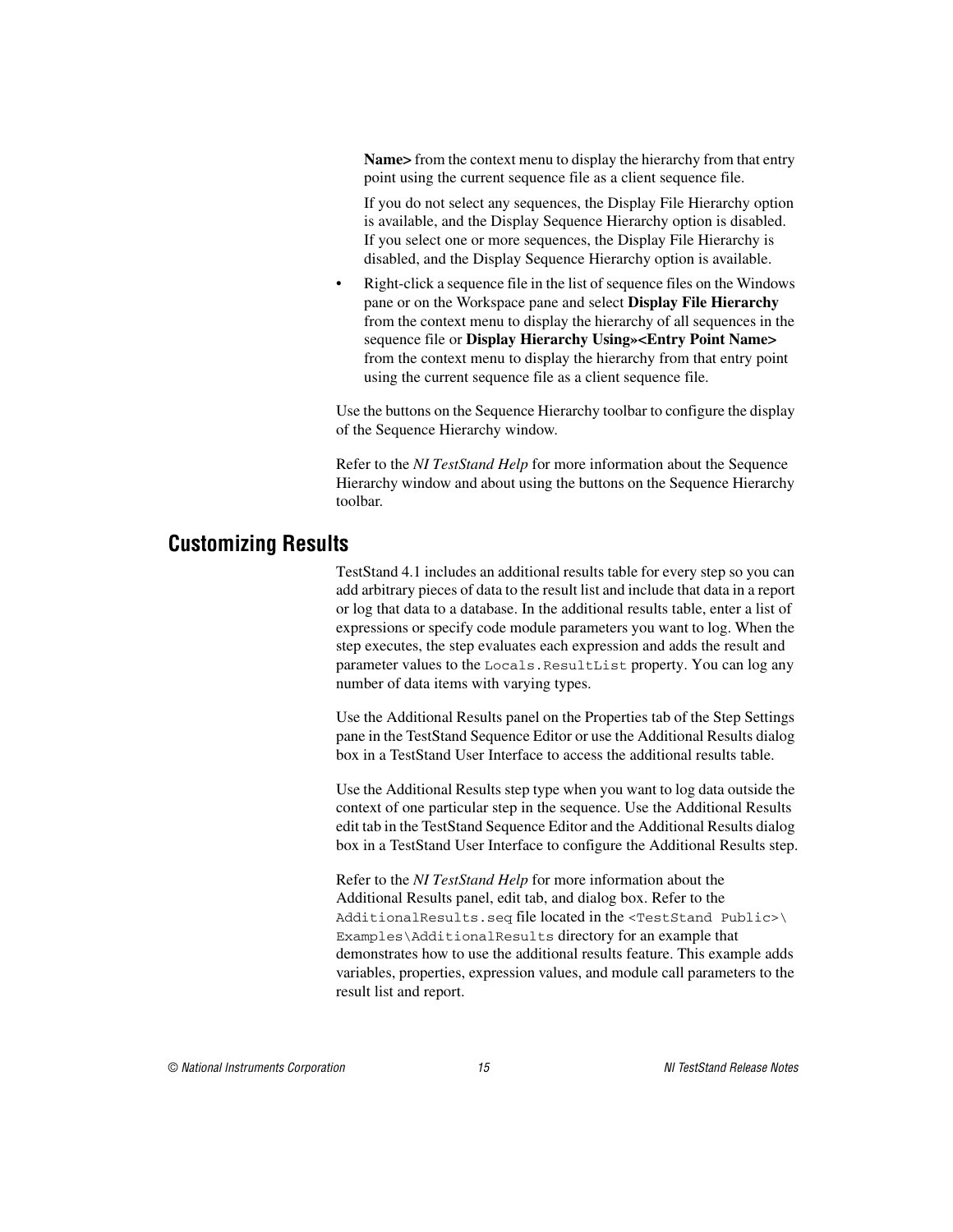# **Database Options Dialog Box Updates**

TestStand 4.1 updates the Database Options dialog box in the following ways to support logging additional results:

- The Types to Log control on the Statements tab of the Database Options dialog box includes intrinsic data types and arrays of intrinsic data types.
- The Statements tab of the Database Options dialog box includes a new Traversing Options button that launches the Traversing Options dialog box, in which you can specify if subsequent statements can process the current UUT, the step or property result, or the sub-results of the step or property result.

# **Default Database Schema Updates**

TestStand 4.1 updates the default database schema in the following ways to support logging additional results:

- The default database schema no longer includes the STEP\_PASSFAIL, STEP\_CALLEXE, STEP\_MSGPOPUP, STEP\_PROPERTYLOADER, STEP\_STRINGVALUE, and MEAS IVI\_SINGLEPOINT tables. The default database schema now logs this information to the PROP\_RESULT table, which includes property result information and simple intrinsic property values. The table contains a foreign key that references the STEP\_RESULT table.
- The default database schema includes the PROP\_BINARY table to log binary data, such as array values. The table contains a foreign key that references the PROP\_RESULT table.
- The default database schema includes the PROP\_ANALOGWAVEFORM table to log analog waveform data, such as the LabVIEWAnalogWaveform, NI\_IviWave, and NI\_IviWavePair data types. This table replaces the MEAS IVI\_WAVE and MEAS\_IVI\_WAVEPAIR tables in previous versions of TestStand. The table contains a foreign key that references the PROP\_RESULT table.
- The default database schema includes the PROP\_DIGITALWAVEFORM table to log digital waveform data, such as the LabVIEWDigitalWaveform data type. This table contains a foreign key that references the PROP\_RESULT table.
- The default database schema includes the PROP\_NUMERICLIMIT table to log numeric limit data. This table replaces the MEAS\_NUMERICLIMIT table in previous versions of TestStand. This table contains a foreign key that references the PROP\_RESULT table.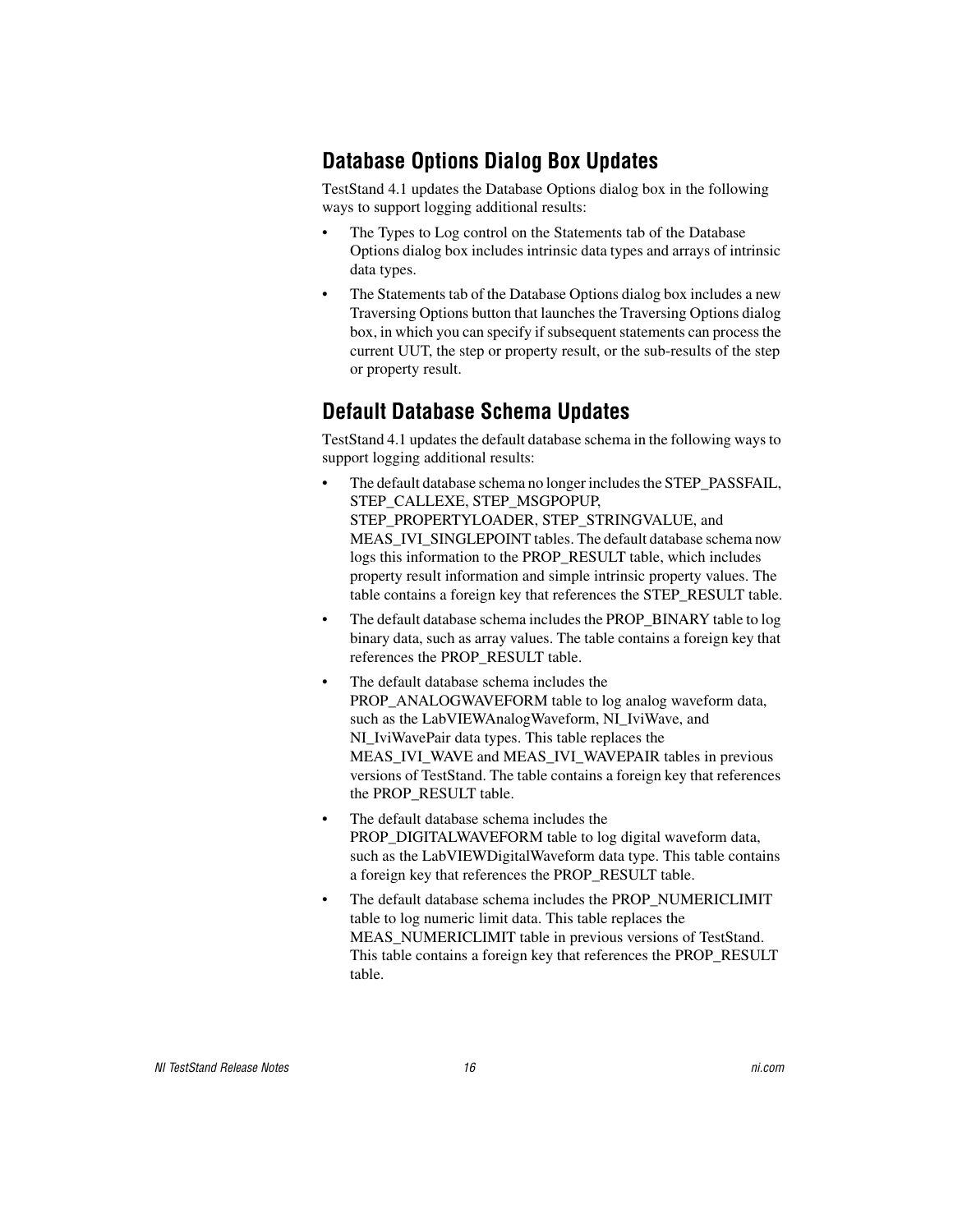The STEP\_RESULT table includes new STEP\_ID and CAUSED\_SEQFAIL fields. The STEP\_ID field specifies the unique step ID, and the CAUSED\_SEQFAIL field specifies if a step caused a sequence failure.

Click the **Reload NI Schemas** button on the Schemas tab of the Database Options dialog box to use previous versions of the default database schemas.

#### <span id="page-16-0"></span>**Resource Usage Profiler**

Select **Tools»Profile Resource Usage** to launch the Resource Usage Profiler window to view and record the resources a multithreaded TestStand system uses over a period of time. The profiler records resource usage and TestStand thread synchronization operations the system performs as long as the Resource Usage Profiler window is open.

You can review the recorded data in graphs and sortable tables to identify performance bottlenecks and design flaws and to gain insight into the behavior and timing of complex multithreaded systems. You can copy the information to external applications, such as Microsoft Word or Excel.

Refer to the Comparing Resource Usage Strategies.seq file in the <TestStand Public>\Examples\ResourceUsageProfiler directory for an example of how to use the profiler. The example sequence file automatically launches the profiler and displays instructions for the example. Refer to the *NI TestStand Help* for more information about the Resource Usage Profiler.

#### <span id="page-16-1"></span>**TestStand and Windows Vista**

TestStand 4.1 runs on Windows Vista.

## **Windows Vista Behavior Change**

Windows Vista introduced a change in behavior that can cause applications to receive WM\_PAINT messages unexpectedly while performing ActiveX/COM calls from .NET components or .NET applications. National Instruments has tested TestStand 4.1 and fixed instances where this behavior change caused the TestStand Sequence Editor and TestStand User Interface controls to behave incorrectly. Refer to the National Instruments KnowledgeBase at ni.com/info and enter the info code rdwttc for more information about this Windows Vista behavior change and how it might affect applications that you write or modify.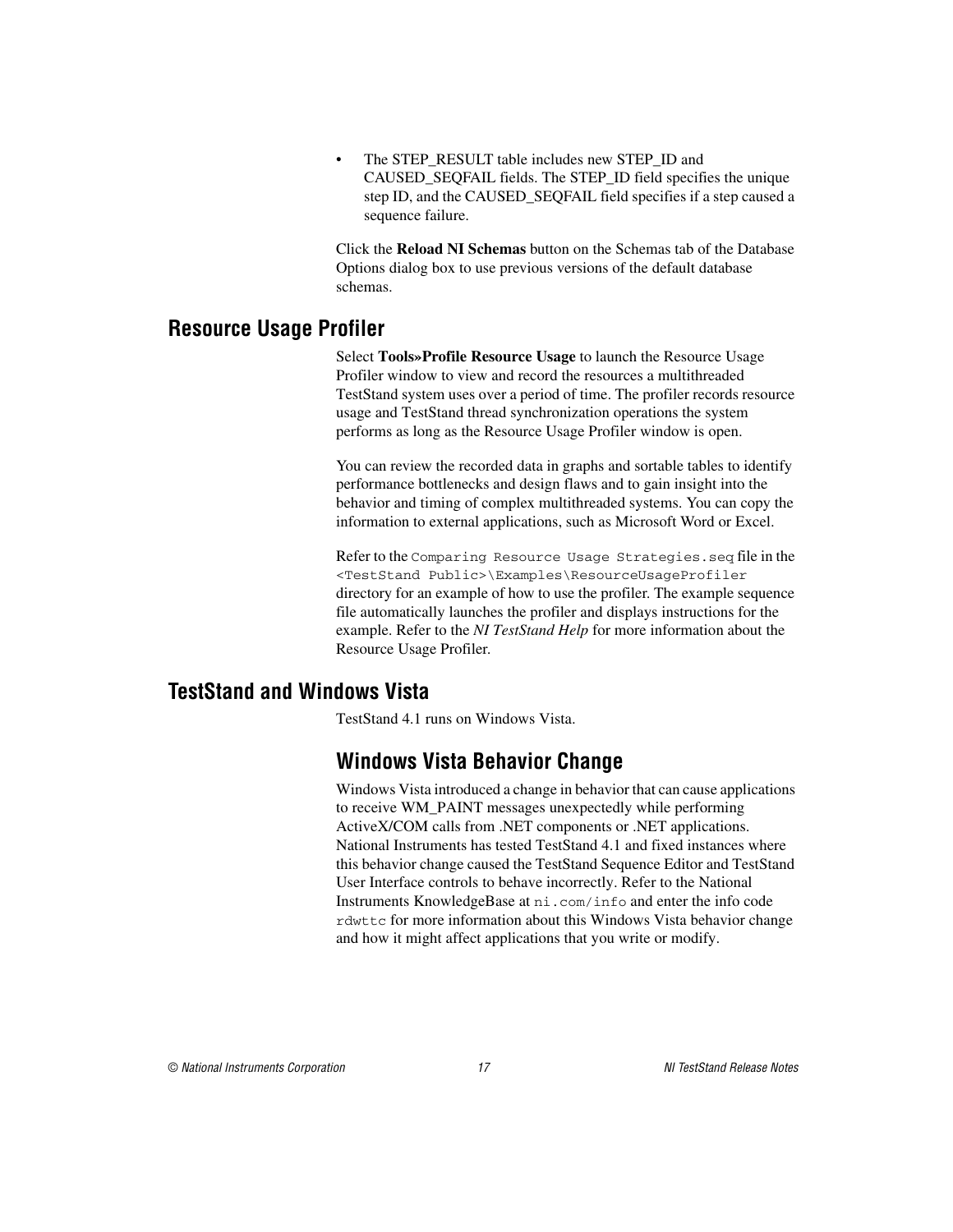# **User Account Control Elevation Prompts**

The User Account Control (UAC) security component in Windows Vista requires administrator privileges for some tasks, such as installing software, running certain applications, and changing system settings. If you are logged in as a standard user, Vista launches a UAC elevation prompt for prohibited tasks. You cannot resolve the UAC elevation prompts programmatically. Refer to Microsoft documentation for more information about UAC prompts.

TestStand 4.1 uses a Windows service to automatically handle most TestStand-related UAC prompts and notifications. The National Instruments TestStand Service runs with administrator privileges in the background and is responsible for tasks that require administrator privileges. The TestStand Service does not automatically handle applying settings for remote execution and applying settings and performing actions the TestStand Version Selector application requires. Performing these actions while logged on to Windows Vista as a user with standard privileges results in a UAC elevation prompt.

#### **Authenticode Signatures**

Authenticode signatures can help identify the publisher of a binary file and can help ensure that a binary file has not been modified since publication. Refer to Microsoft documentation for more information about Authenticode signatures.

Add an Authenticode signature to a TestStand user interface you create if you plan to allow users to download the user interface from a non-trusted public site and you want the operating system to identify your company as the publisher of the user interface. Also add an Authenticode signature to a user interface you create if the user interface requires administrator privileges to run on Windows Vista and you want the UAC elevation prompt to identify your company as the publisher of the user interface.

To verify an Authenticode signature, the requesting computer must connect to the Internet to obtain a current Certificate Revocation List (CRL). For .NET applications, the .NET Common Language Runtime (CLR) verifies Authenticode signatures for assemblies. If the computer that loads the assembly is not connected to the Internet, the CLR waits 15 seconds before timing out.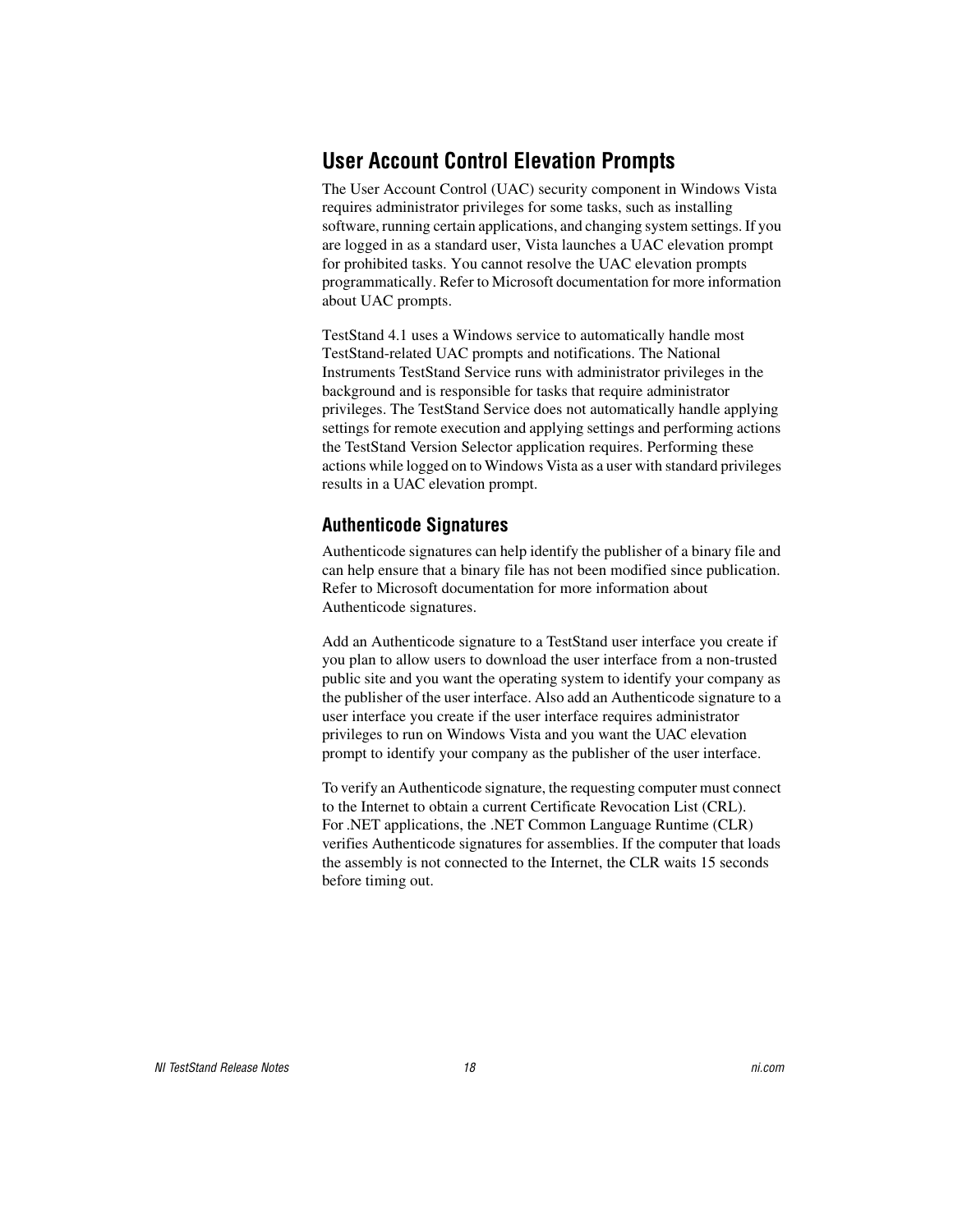Complete the following steps to disable CRL validation in Internet Explorer to avoid the timeout period on the computer, even if the default browser on the computer is not Internet Explorer. Using the Internet Explorer Internet Options to disable CRL validation does not expose the computer to any additional security threats.

- 1. Navigate to **Internet Options** on the Windows Control Panel and click the Advanced tab.
- 2. In the Security section, disable the **Check for publisher's certificate revocation** option.

Alternatively, you can disable CRL validation by setting the registry key value of HKCU\Software\Microsoft\Windows\CurrentVersion\ WinTrust\Trust Providers\Software Publishing\State to 0x00023e00. To enable CRL validation, set the registry key value to 0x00023c00.

When you disable CRL validation to avoid the timeout period, the CLR does not validate Authenticode-signed assemblies and does not grant the assemblies publisher evidence or publisher identity permissions, which is the same result when a timeout occurs. If the assemblies need these permissions, the computer must connect to the Internet or you must download a current CRL every 10–15 days.

As an alternative to disabling CRL validation for the entire computer, you can work around CRL validation if an application that uses the .NET Framework 2.0 and that has an Authenticode signature experiences the 15-second load time delay. Microsoft provides a fix you can download so you can correct this delay for .NET Framework 2.0 applications. The .NET Framework 2.0 Service Pack 1 also includes this fix. Refer to the Microsoft Knowledge Base article 936707 at support.microsoft.com/ kb/936707 for more information about correcting delays in .NET Framework 2.0 applications that use Authenticode signatures.

The TestStand Sequence Editor and user interface examples do not include Authenticode signatures because National Instruments distributes TestStand through trusted channels and because the TestStand Sequence Editor and user interface examples do not require administrator privileges to run on Windows Vista. Additionally, National Instruments finds the 15-second load time delay on isolated networks unacceptable and believes that you should use discretion when disabling CRL validation. Therefore, if you run the sequence editor or example user interfaces as administrator on Windows Vista, the UAC elevation prompt does not identify the sequence editor or example user interface as a National Instruments product.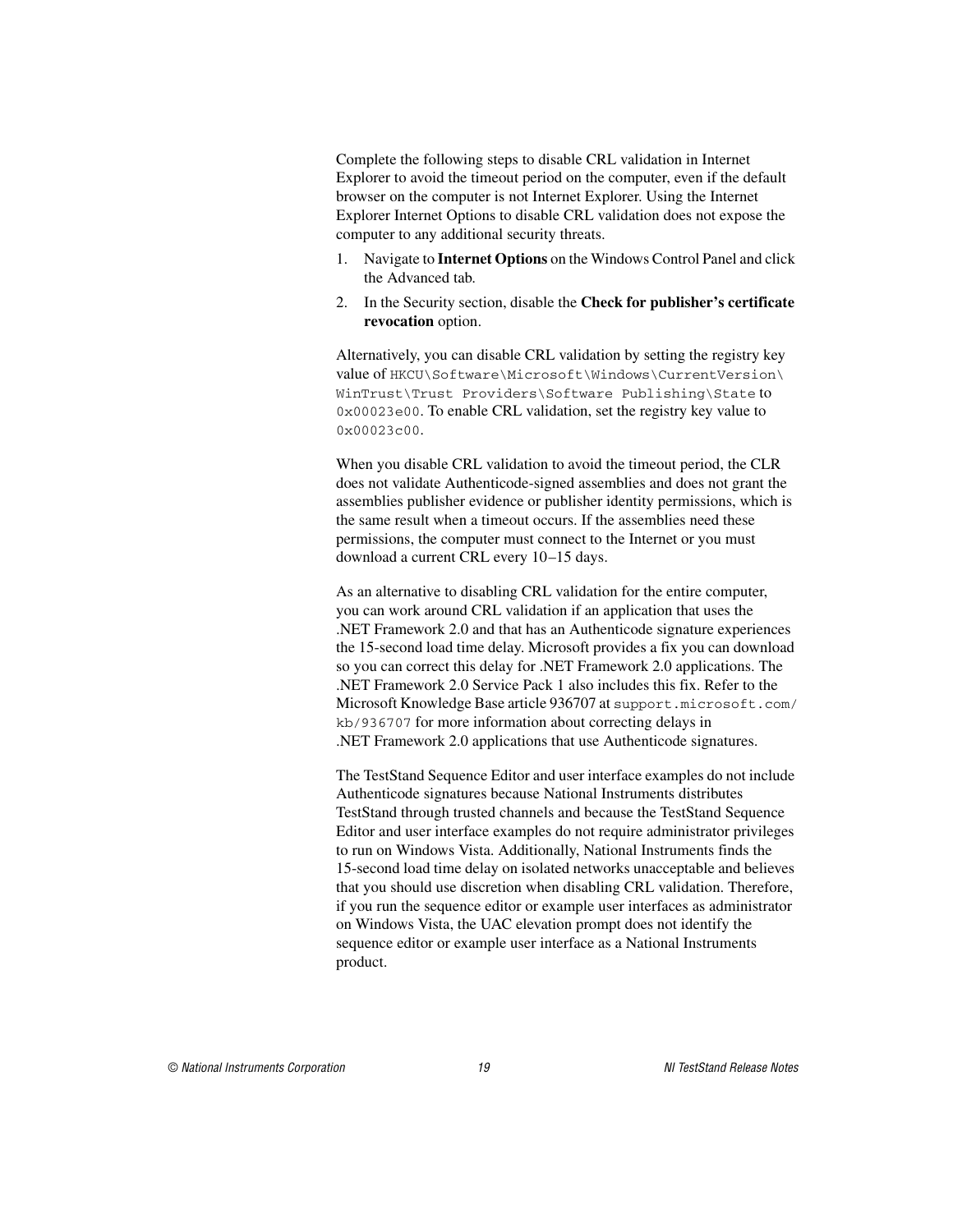#### **Application Manifests**

When an application launches on Windows Vista, the UAC security component determines whether to grant the application administrative privileges. A user that logs into Windows Vista as a standard user can write only to specific locations on disk and in the registry. Standard user is the default login for Windows Vista.

Microsoft recommends that applications run without requiring administrator privileges. If you design applications that do not attempt to access protected areas of the operating system, all users can run the application as intended without requiring administrator privileges. You can also include manifests to specify the execution level the application requires.

If an application does not specify an execution level in its manifest, the UAC launches the application with the standard or administrator privileges of the user. With standard privileges, the system uses virtualization to redirect any read and write operations for system files and registry keys to a per-user location instead of the actual system copy of the file or registry key. Do not create applications that rely on virtualization to perform these types of administrative operations.

The default TestStand user interface application binary files include manifests that instruct the UAC to execute the application without virtualization and without requiring administrative privileges. LabVIEW 8.5 and later automatically include a default manifest in built applications. LabWindows/CVI 8.5 and later allow you to specify a manifest for built applications. When you build the application, refer to the documentation for the ADE you used for more information about how to include a manifest.

# **Visual Studio Integration**

When you launch Visual Studio 2005 from TestStand, Visual Studio runs with the same privileges you used to run TestStand. If you launch TestStand, log in as a user with standard privileges, and launch Visual Studio from TestStand, you cannot execute tasks in Visual Studio that require administrator privileges.

# **HTBasic Support**

HTBasic currently does not support Windows Vista. If you installed the HTBasic 9.0 development environment on Windows Vista, you can still perform the Edit Subroutine and Create Subroutine functions on the HTBasic Module tab in the TestStand Sequence Editor when you use a step configured to use the HTBasic Adapter. However, HTBasic code modules might not run correctly.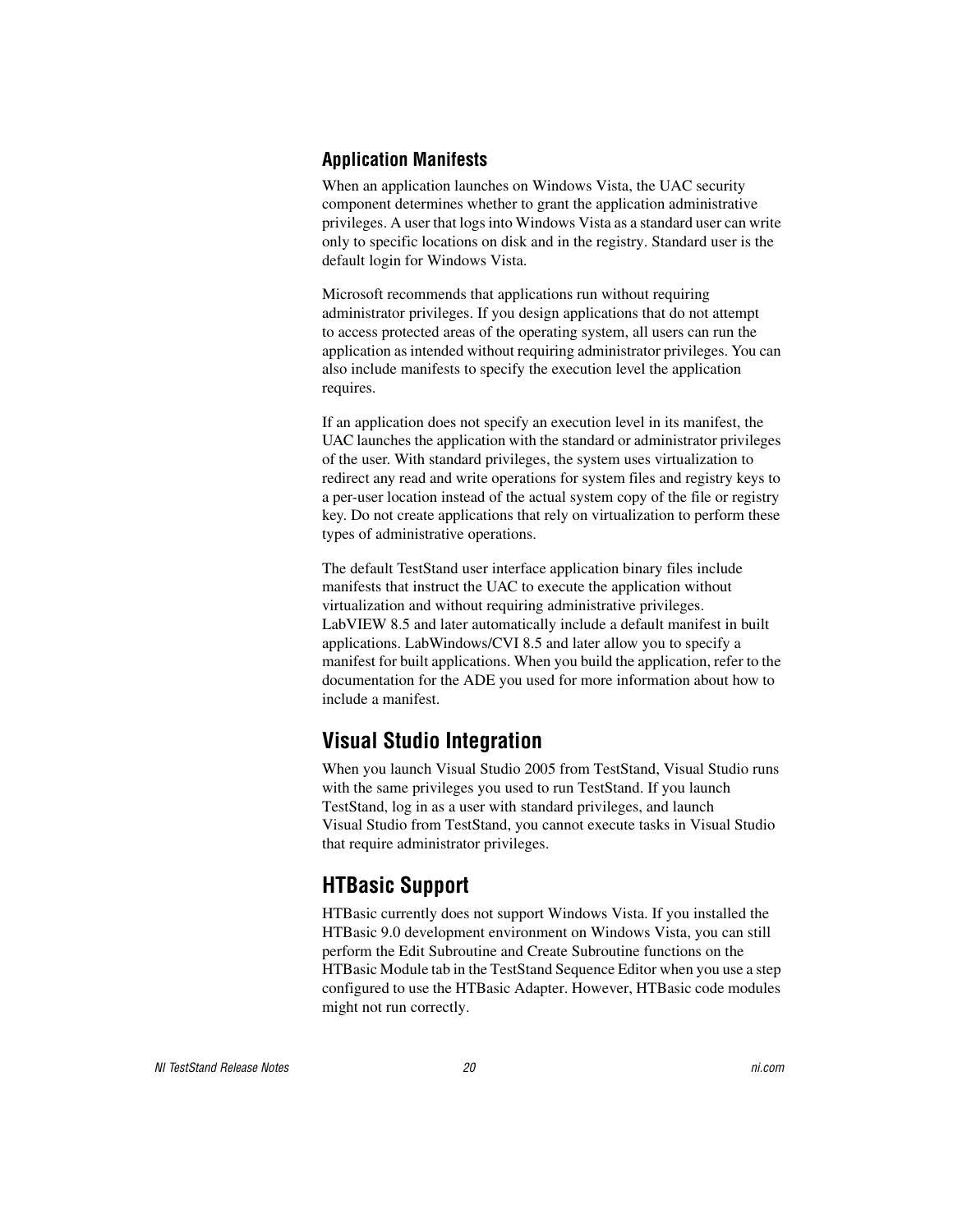## <span id="page-20-0"></span>**API Additions**

Refer to the *TestStand 4.1 API and UI Controls Additions and Changes*  topic in the *NI TestStand Help* for more information about new API classes, methods, and properties. Additionally, some API methods and properties are now obsolete. The *NI TestStand Help* also documents API changes and additions for some earlier versions of TestStand.



**Note** Some components of TestStand, such as the TestStand Sequence Editor, expose .NET assemblies; however, the use of undocumented assembly API is not supported.

#### <span id="page-20-1"></span>**Other TestStand Enhancements**

TestStand 4.1 includes the following other enhancements:

- The Synchronization step types and LabVIEW Utility step types now include step settings panels, which you use to configure all Synchronization and LabVIEW Utility step types in the TestStand Sequence Editor. Use the configuration dialog boxes to configure these step types in a TestStand User Interface.
- Use the new Tcl step types, located in the <TestStand Public>\ Examples\Tcl directory, to call Tcl scripts from TestStand so you can execute Tcl code, get and set variables, and set and retrieve data in the console window for use in TestStand.
- Select **Tools»Update VI Calls** to run the Update VI Calls tool to update the Express VIs a LabVIEW step instance calls and to check or update a Standard VI call prototype. Use the Update VI Calls tool when you upgrade the LabVIEW version and you want to run the Express VIs a LabVIEW step instance calls in the new version of the LabVIEW Run-Time Engine. Also, use the Update VI Calls tool to update existing Express VI instances with any changes made to the Express VI. Refer to the *NI TestStand Help* for more information about the Update VI Calls tool.
- Use the Allow Automatic Type Conflict Resolution option on the Preferences tab of the Station Options dialog box to restrict automatic type conflict resolution. With the default setting for this option, TestStand shows the type conflict dialog box in more cases than in previous versions of TestStand. National Instruments made this change to prevent unintended type propagation to type palette and sequence files. With the default setting, you can place types in a type palette file to ensure that TestStand does not automatically use a newer version of the types without prompting you. Refer to the *NI TestStand Help* for more information about changing the criteria for automatic type conflict resolution.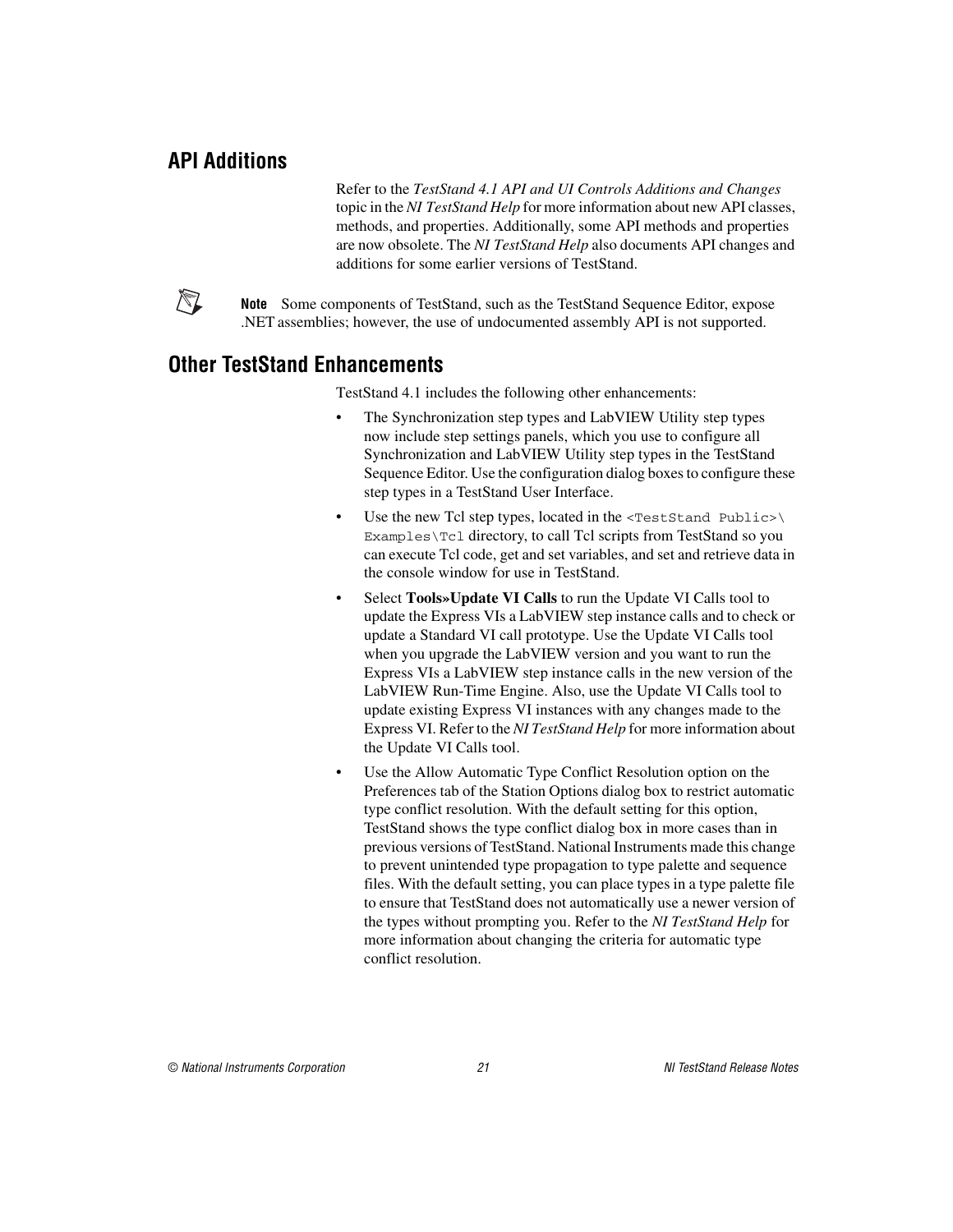- You can save XML or binary sequence files so they are compatible with TestStand 4.0. However, if you save a sequence file as any version earlier than TestStand 4.0, the output format is always INI because INI is the only sequence file format previous versions of TestStand supported.
- The *NI TestStand Help* and manuals include updated content. The help files are located in the <TestStand>\Doc\Help directory. The manuals are located in the <TestStand>\Doc\Manuals directory.

 $\mathbb{N}$ 

Note If you open help files directly from the <TestStand>\Doc\Help directory, National Instruments recommends that you open TSHelp.chm first because this file is a collection of all the TestStand help files and provides a complete table of contents and index.